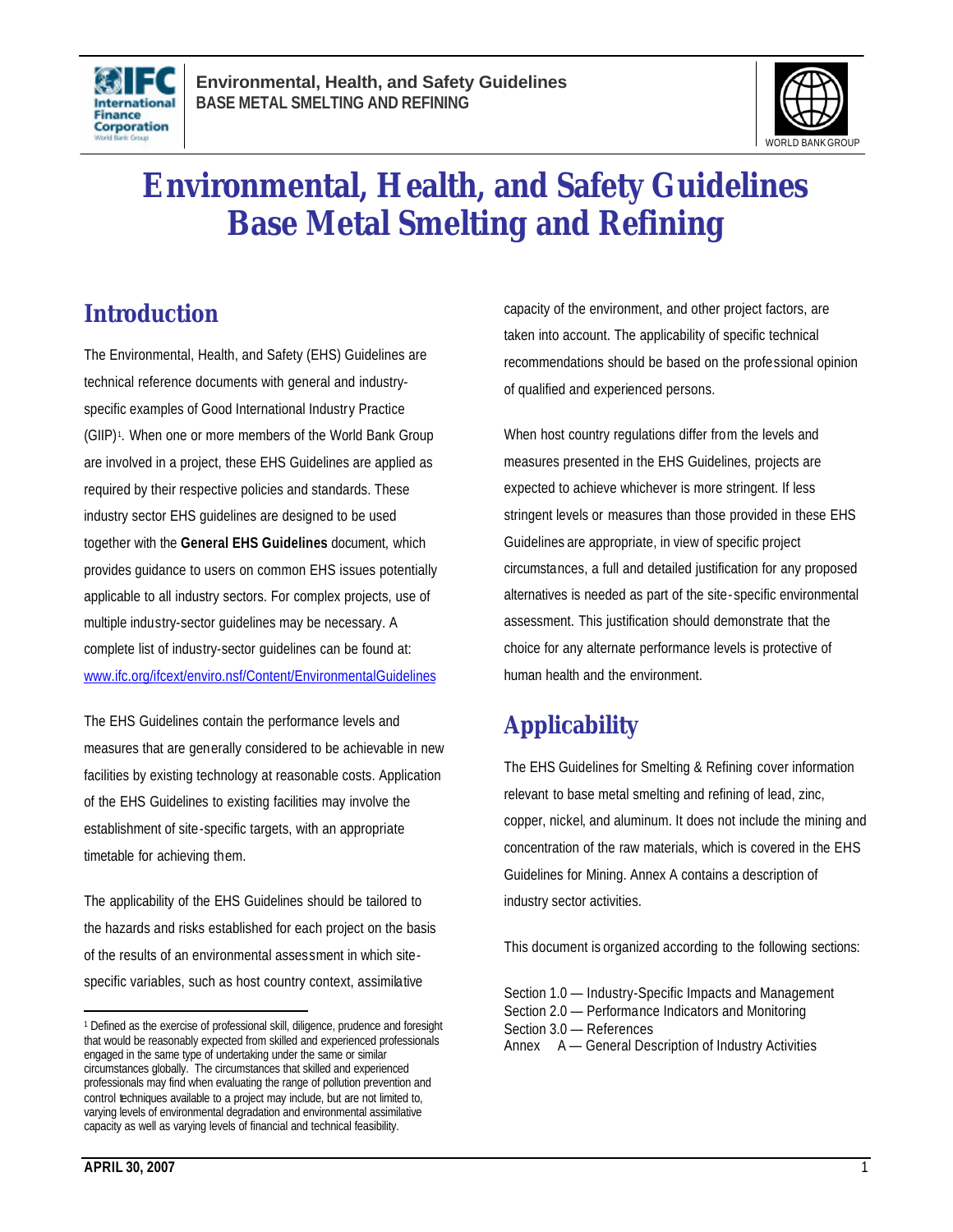



# **1.0 Industry-Specific Impacts and Management**

The following section provides a summary of EHS issues associated with base metal smelting and refining, which generally occur during the operational phase, along with recommendations for their management. Recommendations for the management of EHS issues common to most large industrial facilities during the construction, operation and decommissioning phases are provided in the **General EHS Guidelines**.

# **1.1 Environment**

Significant environment aspects of smelting and refining during the operational phase relate to:

- **Air Emissions**
- **Wastewater**
- Hazardous materials
- Residues and waste
- Noise

# **Air Emissions**

#### *Particulate Matter <sup>2</sup>*

Emissions of particulate matter (which may contain metals) may result from fugitive and point sources, including receiving, conditioning, handling, transport (e.g. conveyors, vehicular traffic), and storage (e.g. outdoor piles) of ores, concentrates, and secondary raw materials; from hot gases during pyroprocessing (e.g. sintering, smelting, roasting, and converting); during leach processing (e.g. dry material handling, filtering, storage of leach residues); during pyro-refining (e.g. furnace

processing and transfer of the hot materials); during collection and transport of contents of abatement systems (e.g. baghouse filters); and during melting and casting (e.g. molten metal and dross handling). Fugitive emissions can be greater than those that are collected and abated; therefore, control of fugitive emissions is particularly important.

Measures to prevent and control particulate matter emissions include the following:

- Characterize all feed materials with regard to risk reduction potential;
- Store dust-forming materials in enclosed buildings or containers and transfer using pneumatic or enclosed conveyor systems. Cover all transport vehicles;
- Reduce the quantity of materials transported, and transport distances, through efficient plant layout and design;
- Reduce off-gas volumes where possible (e.g. by employing oxygen-smelting processes);
- Design for continuous operation where possible, and ensure environmental control systems are adequate to optimize smooth, consistent operation. <sup>3</sup>
- Use sealed furnaces and reactors with reduced pressure, or retrofit existing furnaces with maximum sealing (e.g. use of a "fourth hole" in the roof of an electric arc furnace to extract the process gases as efficiently as possible);
- Enclose, contain, or use hoods to collect emissions from process vessels, feed and discharge points, and conveyor systems;
- Use systems that maintain the sealing or hood deployment during transfer of materials, such as through electrode additions of material; additions via tuyeres or lances; and the use of robust rotary valves on feed systems;

 $\overline{a}$ 

<sup>2</sup> Particulate matter (dust) is classified as total particulate matter with an upper size limit of 100  $\mu$ m (TPM), particulate matter less than  $\mu$ 10 m (PM10), and particulate matter less than 2.5µm (PM2.5). The impact of particulate matter depends on the size and nature of the particles (e.g.  $\mathsf{PM}_{_{2.5}}$ are more respirable), their relative solubility , and the concentration and toxicity of the substances contained within the particulate matter.

<sup>3</sup> For example, the converter stages that are used in the continuous Mitsubishi and Outokumpu/Kennecott flash smelting/flash converting processes do not require ladle transfer and therefore remove this source of secondary fume.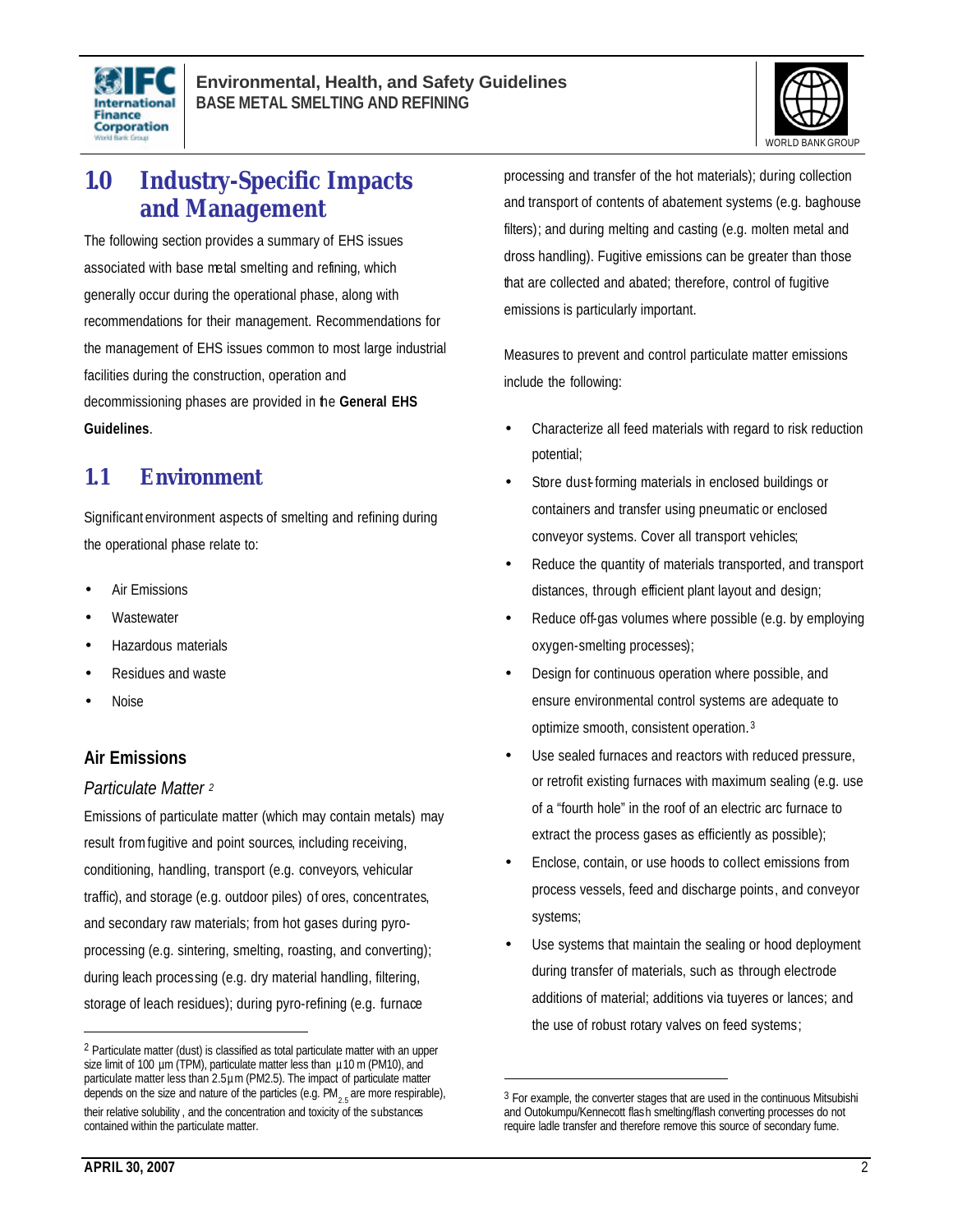



- Use damper controls that change the extraction points automatically during different stages of the process in order to target the extraction effort to the fume source and thereby minimize energy consumption. Extraction of fumes at the roof ventilator should generally only be used as a last resort because of the high energy use and reduced collection efficiency;
- Control particulate matter emissions using electrostatic precipitators, bagfilters, scrubbers, or cyclones that are appropriate for the exhaust stream characteristics (e.g. considering temperature, size fraction of particulate matter). 4
- Maintain the collector hood, ducts, and filter system to ensure that collection or extraction rates remain at the designed level;
- Cover all transport vehicles and enclose storage and process equipment.
- Employ a watering program to minimize airborne particulate matter emissions from on-site roadways, storage piles, and other sources;
- Diligent housekeeping and providing vehicle wash facilities to prevent the migration of materials within the facility and offsite.

#### *Metals*

In addition to the primary base metals, feed materials may contain trace amounts of other metals (e.g. aluminum, arsenic, antimony, bismuth, cadmium, chromium, copper, germanium, gold, indium, lead, mercury, nickel, selenium, silver, thallium, tin and zinc).

Emissions of metals in various forms and compounds, which may be mobilized as contaminants in particulate matter, mists, fumes or in liquids, may be generated throughout all of the production stages including pyro-processing (e.g. large volumes of hot gas are generated containing particulate matter and metal fumes during sintering, smelting, roasting, and converting); pyrorefining (e.g. fine particulate matter and metal fume are generated during the furnace processing and transfer of the hot materials); electro-refining (e.g. acid mist emissions from electrolyte solutions); and melting and casting (e.g. metal fume emissions from molten metal and dross handling, and baghouse particles). The degree to which these metals may impact the environment depends on their form, toxicity and concentration5.

Emissions of metals are controlled through the application of measures to control particulate matter.

Mercury: A special note is made for metal emissions that are generated from smelting and refining processes that have the potential to release mercury. While most exhaust streams that contain metals are effectively controlled using the same

 $\overline{a}$ 

<sup>&</sup>lt;sup>4</sup> The following is adapted from information contained in the European Commission (2001). Reference document on best available techniques (BREF) for the non-ferrous metals industries: Fabric filter systems are employed extensively within this industry sector, due to their high efficiency in controlling the fine particulate matter encountered in melting operations. Due to their tendency to blind and their sensitivity to fire, they are not suitable for all applications / situations . Settling and cooling chambers and also waste heat recovery boilers are used before bag-houses to reduce the likelihood of fires, to condition the particles, and to recover the heat content of the off-gas before dedusting. The electrostatic precipitator (EP) is also used extensively in the industry and is capable of operating over a wide range of conditions of temperature, pressure and dust burden. It is not particularly sensitive to particle size, and collects dust in both wet and dry conditions. Corrosion and abrasion resistance is built into the design. However, the EP usually does not achieve final dust concentrations as low as those achieved by a fabric filter. Wet electrostatic precipitators are necessary when humid, saturated gases with a high particulate content have to be cleaned (e.g., off-gas from the production of primary zinc and copper, which contains dust and sulphur dioxide, is cleaned by using a scrubber and a wet electrostatic precipitator). Wet precipitators are also used to collect the tar mist in the waste gases from an electrode-baking furnace. Cascade wet scrubbers are often used for the de-dusting of CO-rich off-gases from sealed electric arc furnaces; the gas is used as high calorific-value gas. It is also used to treat gases from a steel belt sintering machine, where the dust is very abrasive but easily wetted, and the use of scrubber allows gas cooling to be achieved at the same time as dus t removal. Cyclones are not generally suitable for controlling emissions directly from the processes in this industry sector. The efficiency in collecting fine dust is too low to deal effectively with furnace releases. Operational experience has shown that they are not capable of meeting modern release standards. However, cyclones are used effectively as a primary collector in conjunction with another technique, particularly on larger processes where throughput can vary.

<sup>5</sup> European Commission (2001). Reference document on best available techniques (BREF) for the non-ferrous metals industries.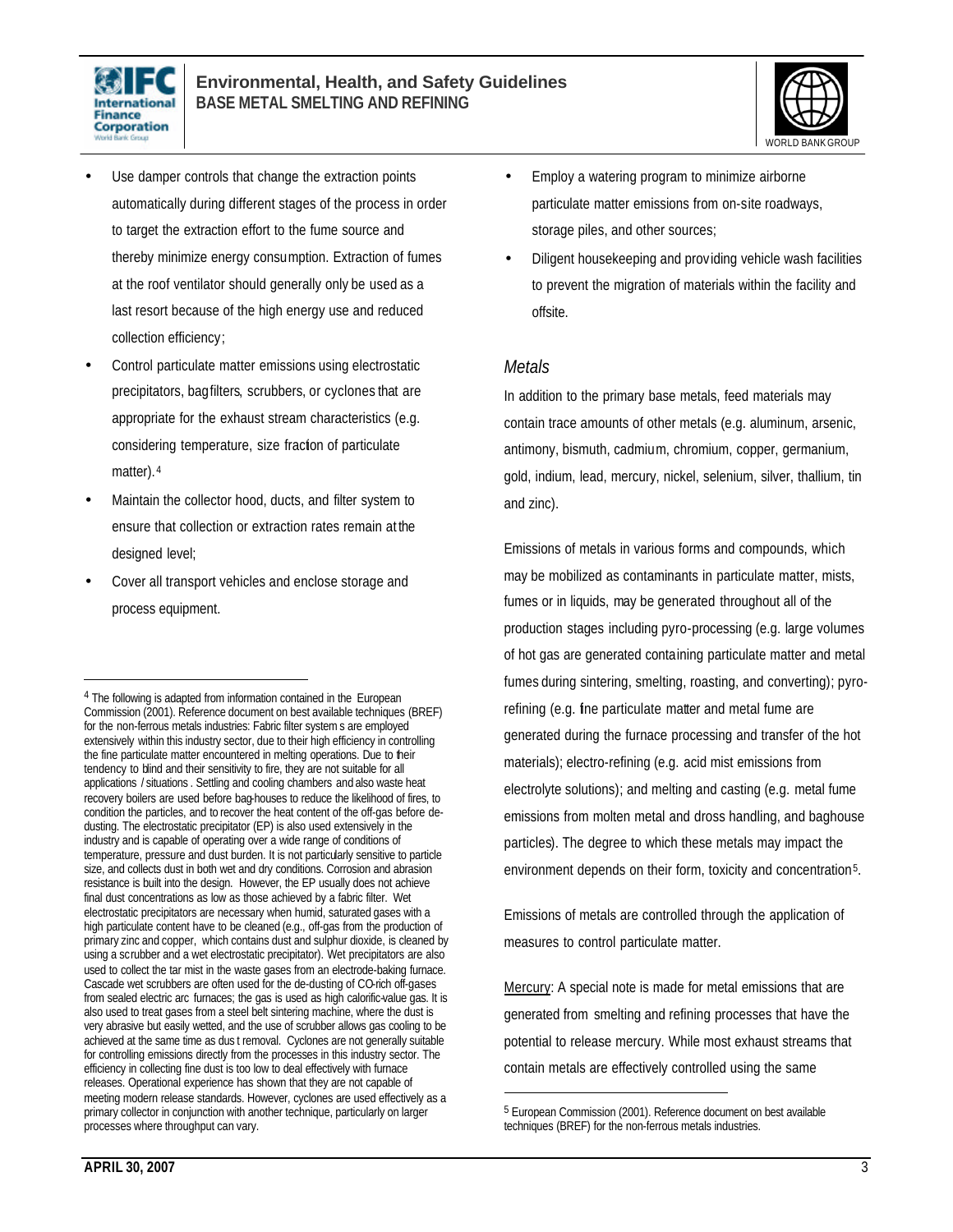



abatement controls as particulate matter, mercury will remain as a vapor at ambient temperatures and pass through some control equipment. It is important to significantly cool the inlet gas to the particulate matter control system to ensure mercury capture is sufficient or to use an activated charcoal media to adsorb the mercury.<sup>6</sup>

#### *Sulphur Dioxide*

Sulphur dioxide (SO<sub>2</sub>) is produced from the combustion of fossil fuels and when metal sulphide concentrates are roasted, sintered, smelted, converted or refined. The concentration of SO2 in the off-gas streams is an important characteristic for managing  $SO_2$  emissions. Above concentrations of  $5 - 7$ percent in the raw gas stream,  $SO<sub>2</sub>$  can be processed into sulphuric acid. Lower concentrations in gas streams require the use of raw materials containing lower amounts of sulphur, or some form of scrubbing to fix the sulphur and minimize SO<sup>2</sup> emissions to the atmosphere and achieve appropriate ambient air concentrations. Oxygen smelting processes reduce the volume of off-gases and increase the concentration of SO2, which results in greater conversion efficiency and reduced contaminant emissions with the lower volume.

Measures to prevent and control sulphur dioxide emissions include the following:

- Process (fix) the sulphur for safe storage and / or use as a product (e.g. sulphuric acid, liquid sulphur dioxide, fertilizer, and elemental sulphur);
- Consider technology choices to reduce gas volumes and increase SO2 concentration; 7
- Implement process control systems to ensure consistent operation;
- Install gas scrubbing processes that remove  $SO<sub>2</sub>$  from low concentration streams;
- Enclose process equipment and vessels to prevent fugitive emissions;
- Use pre-treatment (e.g. flotation) to remove unwanted sulphide and reduce sulphur in feeds;
- Use low-sulphur fuels (e.g. natural gas instead of heavy fuel oil or coke) and raw materials (e.g. lower sulphur raw materials).

### *Nitrogen Oxides*

 $\overline{a}$ 

 $NO<sub>x</sub>$  emissions are primarily related to the combustion of fuels (e.g. coal in smelting and natural gas in pyro-refining). NO<sub>x</sub> may be formed from nitrogen components that are present in the fuel or the concentrates, or as thermal NOx. In aluminum production, NO<sub>x</sub> is also produced during electrolysis due to the presence of nitrogen in the anode.

- Minimize  $NO<sub>x</sub>$  generation by using low  $NO<sub>x</sub>$  gas burners and staged combustion air in pyro-refining furnaces and other combustion facilities.
- Treat roasting gases to remove  $NO<sub>x</sub>$  (e.g. using oxidizing scrubber) if high levels of  $NO<sub>X</sub>$  are present to enhance the quality and usability of sulfuric acid produced from offgasses containing SO2;
- Use of oxy fuel burners can result in reduced  $NQ<sub>x</sub>$ formation. When using oxygen enrichment, consider introducing oxygen downstream of the burner if the higher temperatures caused by using pure oxygen at the burner result in additional  $NQ<sub>x</sub>$  formation.

<sup>6</sup> Further detailed information on technologies and methods to control mercury emissions, in addition to management of residual substances (e.g. mercuric chloride or calomel from the Boliden / Norzink and Outukumpu mercury control systems) is provided in European Commission (2001). Reference document on best available techniques (BREF) for the non-ferrous metals industries , pg 135.

<sup>&</sup>lt;sup>7</sup> There are two basic smelting processes in use, bath smelting and flash smelting. The flash smelting process uses oxygen enrichment to produce autothermal (autogenic) or nearly autothermal operation. Bath smelting processes

generally use a lower degree of oxygen enrichment. The use of oxygen also gives higher sulphur dioxide concentrations that make the collection of the gas more effective using one of the sulphur recovery systems (usually the production of sulphuric acid or production of liquid sulphur dioxide). European Commission (2001). Reference document on best available techniques (BREF) for the nonferrous metals industries.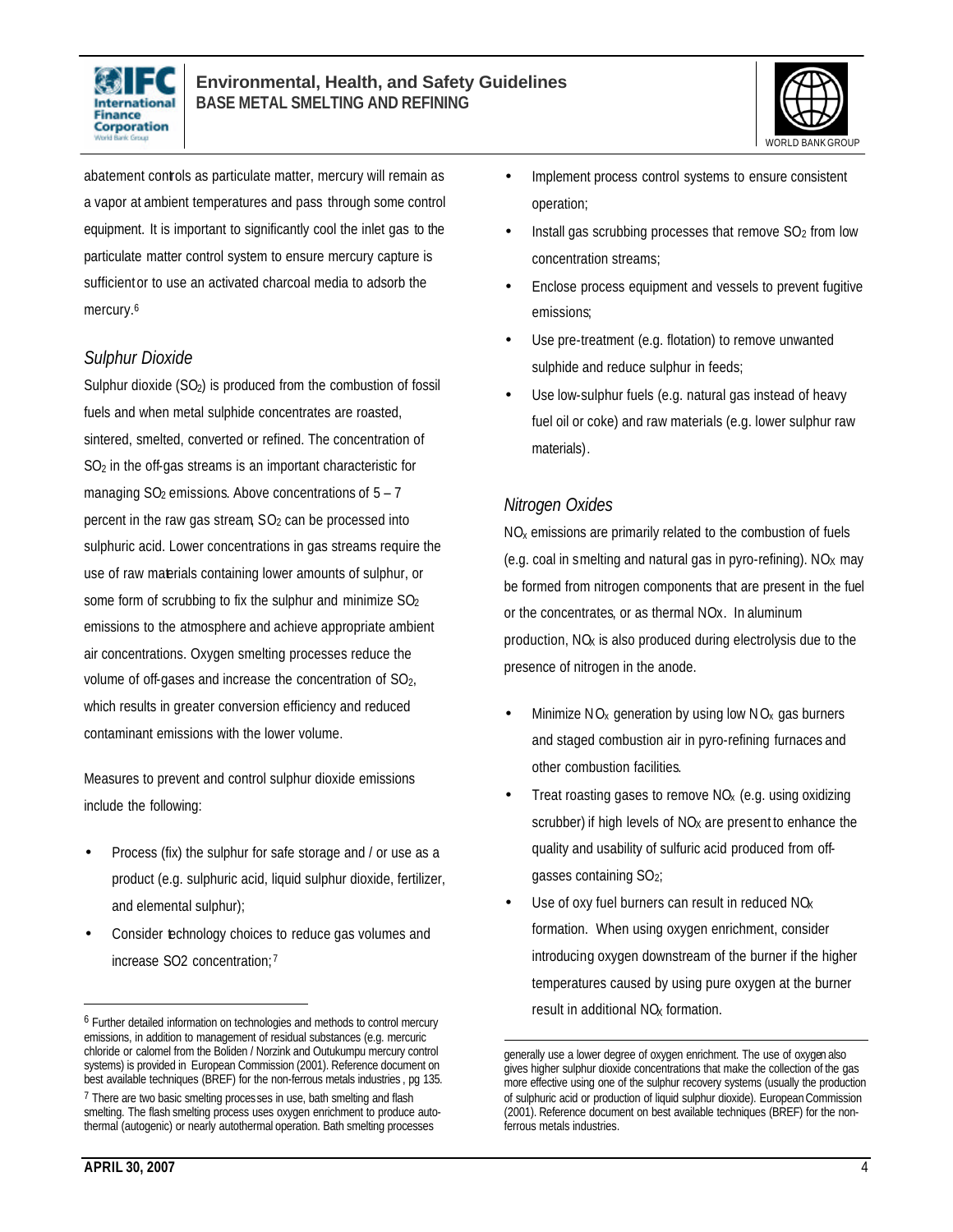



#### *Dioxins and Furans*

Polychlorinated dibenzodioxins (PCDDs) and dibenzofurans (PCDFs) may be generated during the production of metals (e.g. pyro-processing), particularly with respect to production from secondary raw materials or in processes that require chlorination. Impurities in the scrap material may result in PCDD/F formation during incomplete combustion or de-novo synthesis. <sup>8</sup>

Measures to prevent and control dioxins and furans include the following:

- Cull metal scrap to eliminate or minimize the presence of organic materials (e.g. plastics and wood) prior to any combustion and / or heating involving metal scrap;
- Implement procedures for the operation and maintenance of combustion equipment to ensure efficient combustion at the designed temperatures and residence times to ensure destruction of dioxins, and avoid reformation as gases cool;
- Consider use of activated carbon in a fixed bed or moving bed reactor or by injection into the gas stream, and subsequent removal as filter dust.

#### *Volatile Organic Compounds*

Volatile Organic Compounds (VOCs) are produced by poor combustion and during operations such as degreasing of components, solvent extraction processes, and from the venting of tanks used to store solvents and fuel. VOCs can also be released during smelting and refining of secondary metals if the feed includes organic materials.

Recommended measures to prevent, minimize, and control releases of VOCs include:

- Use water-based solvents were possible, or use the least toxic solvent suitable for the application;
- Contain emissions (e.g. by use of sealed equipment or hoods);
- Use mixer / settlers that minimize contact with air to minimize evaporation of VOCs;
- Control VOC emissions using afterburners, scrubbers, biofilters or bioreactors, activated carbon traps, or chiller / condenser systems, depending on, for example, the composition of the gas stream;
- Use back venting of displaced gases to the delivery vehicle when filling solvent or fuel tanks, and use of automatic resealing of delivery connections to prevent spillage.

#### *Acid Mist and Arsine*

Electro winning and other processes such as pressure leaching and production of sulfuric acid may produce acid mist containing soluble metals. Acid mists can also be generated during of breaking lead-acid batteries. Arsine gas may be produced when certain trace metals and acid are mixed (e.g. during the leaching process). Acid mist is produced by the reactions in the electro winning cells, as well as by any aeration or aggressive mixing and / or chemical reactions in subsidiary processes and / or at open drop points handling liquid flows.

Measures to prevent and control acid mist and arsine emissions include the following:

- Monitor process control parameters to reduce and / or eliminate upset conditions;
- Install hoods on tanks, maintaining an adequate foam layer on the surface of the electrolyte solution, and treatment of

<sup>8</sup> The presence of oils and other organic materials on scrap or other sources of carbon (partially burnt fuels and reductants, such as coke), can produce fine carbon particles which react with inorganic chlorides or organically bound chlorine in the temperature range of 250 to 500 °C to produce dioxins. This process is known as de-novo synthesis and is catalyzed by the presenceof metals such as copper or iron. European Commission (2001). Reference document on best available techniques (BREF) for the non-ferrous metals industries.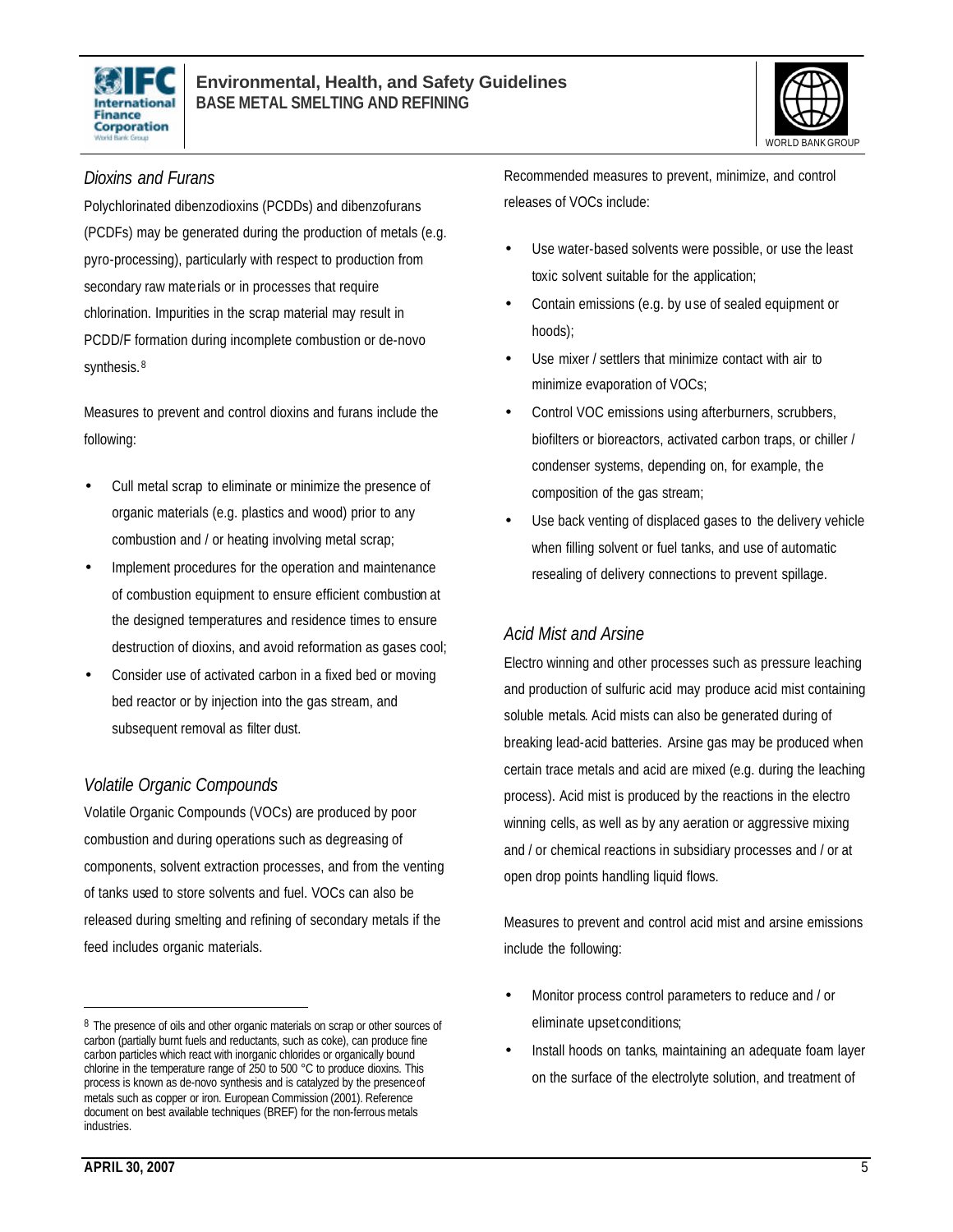



the exhaust gases and mists using control equipment (e.g. scrubbers).

- Use stack and candle filters to control acid mist emissions at sulfuric acid plants;
- Collect and treat acid mist (e.g. using wet scrubbers or mist filters) generated in the milling stages of battery breaking.

### *Carbon Monoxide*

Some pyrometallurgical processes (i.e. the carbo-thermic production of ferro-alloys in closed submerged electric arc furnaces) produce a carbon monoxide rich off-gas as a byproduct. The amount of CO varies largely depending on the metal and the production process. Measures to control and minimize CO emissions include collecting and cleaning the COrich gas (e.g. using a cascade wet scrubber), and use or sale of the gas as fuel. CO may also be produced by incomplete combustion and from smelting and refining of secondary feedstocks containing organic material. Control of CO from these sources is similar to control of VOCs, described above.

#### *Greenhouse Gases*

Carbon dioxide (CO<sub>2</sub>): Carbon dioxide is produced in significant quantities during smelting and refining operations. <sup>9</sup> The main sources include the smelting of concentrates, the direct combustion of fossil fuels for power and heat generation, and the indirect emissions resulting from fossil fuels used to generate electrical energy for facility operations (e.g. for electrolysis in aluminum smelting). Further indirect contributions to greenhouse gases in this sector are associated with the use of chemical reagents that release a significant quantity of greenhouse gases during offsite manufacturing. Opportunities to reduce greenhouse gas generation are closely linked to

measures to increase energy efficiency and reduce energy consumption, both of which are addressed in the 'Energy Consumption and Efficiency' section below. Additional recommendations for the management of greenhouse gases are discussed in the **General EHS Guidelines**.

Perfluorocarbons (Aluminum Only)<sup>10,11</sup>: Two perfluorocarbons (PFCs), tetra-fluoromethane (CF4) and hexa fluoroethane  $(C_2F_6)$ , are formed during the anode effects (temporary imbalance of raw material feed-in rate and the aluminum production rate) stage of aluminum manufacturing and, once formed, they cannot be removed from the gas stream with existing technology.

Anode effects occur when the alumina content of the electrolyte falls below 1 - 2 percent which results in the formation of a gas film on the electrode. The formation of the film on the anode results in stoppage of metal production and increases cell voltage from the 4 – 5 volt range to 8 - 50 volts. The generation of PFCs is dependent upon the frequency and duration of the anode effects. <sup>12</sup>

Measures to control perfluorocarbons (and reduce overall GHG emissions) include the following<sup>13</sup>:

 $\overline{a}$ 

<sup>9</sup> Carbon dioxide is also formed in aluminum production during electrolysis by the reaction of the carbon anode with the oxygen formed by electrolysis and by a secondary reaction with air. This emission is, however, far less than the emission of CO2 by combustion of fossil fuels when used for the generation of the electric power required for electrolysis.

<sup>10</sup> Among the six GHGs to be abated under the Kyoto Protocol, two Perfluorocarbons (PFCs), namely tetra-fluoromethane (CF $_4$ ) and hexa fluoroethane  $(C_2F_6)$  are a by -product of aluminum smelting. The Global Warming Potential (GWP) is a measurement technique to define the relative contribution of each GHG to atmospheric warming. A GWP can be calculated for specified time horizons (e.g. 20 to 500 years) and for given GHG concentration levels (e.g. current). Both direct and indirect effects are considered. Indirect effects include changes in atmospheric chemistry such as ozone formation and changes in stratospheric water vapor. CO2 has been assigned a GWP of 1, against which all other GHGs are compared. The GWP of tetra-fluoromethane  $(\check{CF}_4)$  is 6500 times that of CO2 (100 year time horizon), and hexa fluoroethane  $(C_2F_6)$  is 9200 times that of CO2 (100 year time horizon). United Nations Framework Convention on Climate Change (UNFCCC).

<sup>11</sup> International Aluminum Institute. Greenhouse Gas Protocol: Greenhouse gas emission monitoring and reporting by the aluminum industry, October, 2006. Available at www.world-aluminium.org/environment/climate/ghg\_protocol.pdf 12 European Commission (2001). Reference document on best available techniques (BREF) for the non-ferrous metals industries.

<sup>13</sup> International Aluminum Institute. "PFC Emissions: A Decade of Progress".http://www.world-aluminium.org/environment/climate/index.html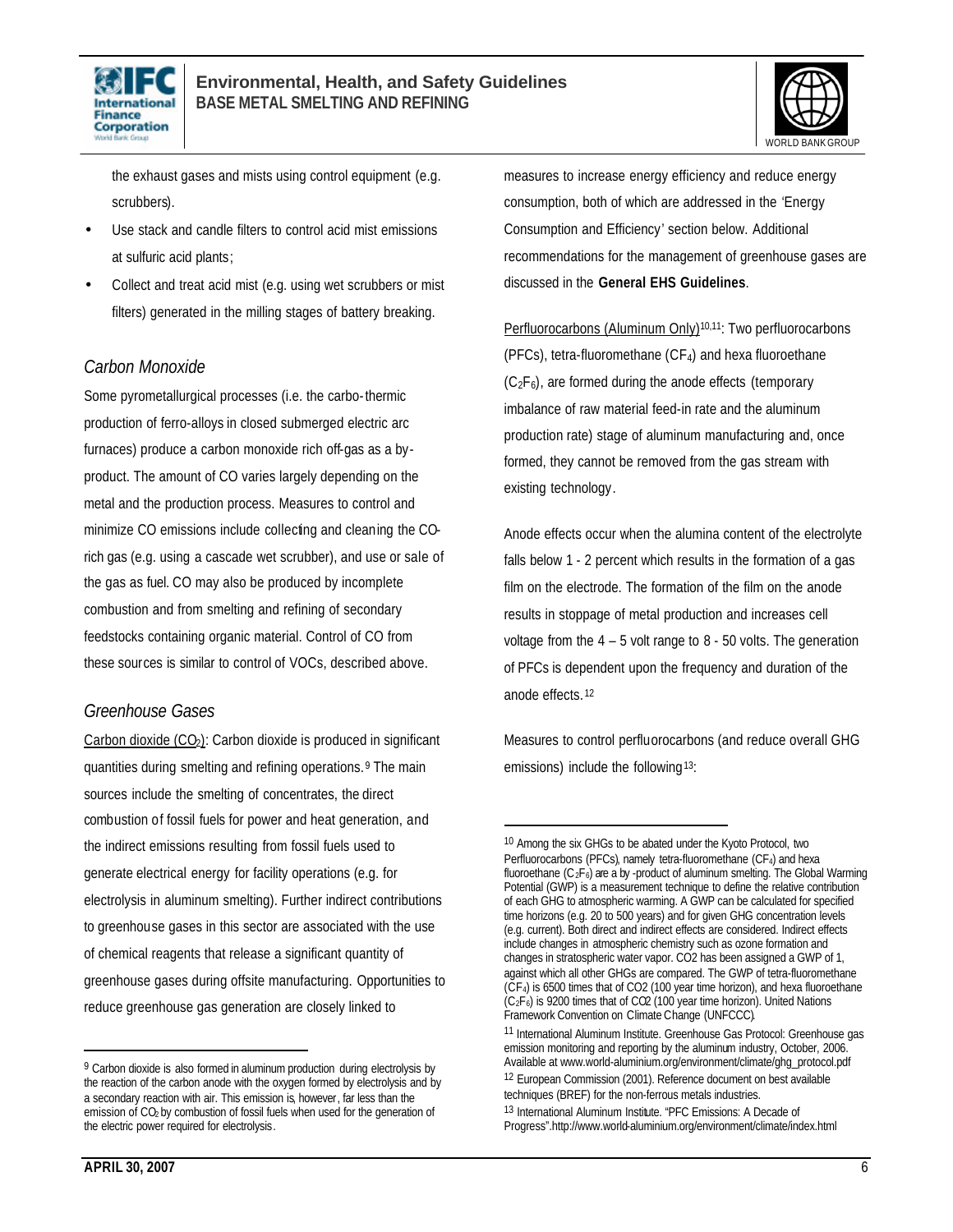



- Increase the use of recycled aluminum (use of recycled aluminum requires significantly less energy than is required for primary production);
- Increase the electrical conversion efficiency;
- Reduce anode effects that produce PFS:
	- o Control anode effects by adjustment of cell voltage and alumina additions
	- o Use of semi-continuous point feeding of the alumina combined with process control
- Change the reduction technology to minimize use of fossil carbon14.

Energy Consumption and Efficiency: Smelting and refining facilities require large amounts of energy, notably the fuel energy used for drying, heating, smelting, fuming, melting and transportation, and the electrical energy used in electrolysis and for powering utilities / equipment. The **General EHS Guidelines** contains guidance to improve energy efficiency performance. The following recommendations are specific to this sector:

- Assess alternative smelting and processing technologies that optimize energy use (e.g. flash smelting requires about half the energy of conventional blast furnace smelting, and use of recycled aluminum typically requires significantly less energy than needed for primary production);
- Employ heat and energy recovery techniques to maximize energy utility (e.g. waste heat boilers, heat exchangers, steam-driven drives) <sup>15</sup>, for example from gases generated by pyrometallurgical processes. Heat recovery techniques will vary between facilities but may include use of oxygen rich air to reduce energy consumption; use of steam raising boilers to capture hot gases generated by smelting or

roasting; and use of heat generated by smelting and refining processes to melt secondary material.

# *Nickel Carbonyl (Nickel Only)*

Production of nickel carbonyl is an intermediate step in the production of purified nickel. Depending on the process, other carbonyls such as cobalt and iron carbonyl can also be formed. Carbonyl laden gas streams should be incinerated to convert the metal carbonyl to the base metal oxide and carbon dioxide. Control technologies should be used to capture base metal oxide and carbon dioxide arising from the incineration of carbonyl laden gas streams.

# *Fluorides (Aluminum Only)*

The main source of gaseous fluorides is the pots during electrolysis. The majority of the gaseous fluorides produced are in the form of hydrogen fluoride, which results from the reaction of aluminum fluoride and cryolite with hydrogen. Control of fluoride emissions can be achieved through fume capture. Captured fumes (typically greater than 98 percent of total fumes) can be cleaned using alumina injection in the off gas for the absorption of the fluoride, followed by use of bag filters (the dust is returned to the pots) or wet scrubbers (typically greater than 99.5 to 99.9 percent efficient).

# *Tar and Polycyclic Aromatic Hydrocarbons (Aluminum Only)*

Tar and polycyclic aromatic hydrocarbons (PAHs) may be released (mainly from the anode baking plants). Measures to prevent and control these emissions include the following:

- Improve combustion efficiency;
- Switch to another type of anode;
- Removal of tar and PAHs utilizing alumina scrubbers and fabric filters;

<sup>14</sup> Reduction technologies that do not use carbon are currently at a pilot stage of development.

<sup>15</sup> Detailed guidance on energy efficiency for smelting is available in the European Commission (2001). Reference document on best available techniques (BREF) for the non-ferrous metals industries.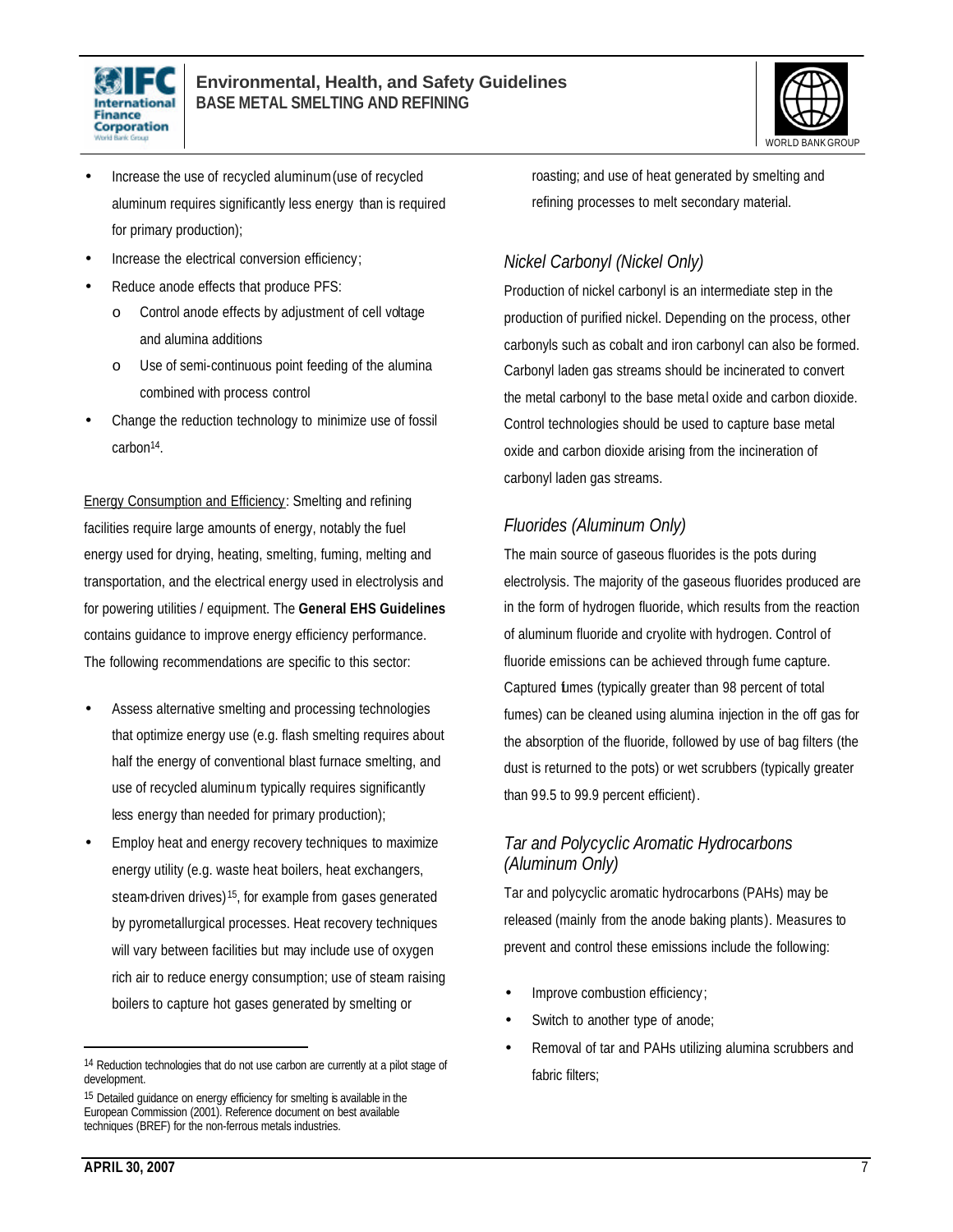



Use of dry anode paste and maintenance of anode tops at cold temperatures to reduce PAH emissions.

### *Anode preparation (Aluminum only)*

The electrolysis of alumina into aluminum results in the consumption of the anode, during which the released oxygen will burn away the carbon. These anodes are normally prepared onsite in an anode baking facility where the carbon containing materials (including petroleum pitch) are attached to a metal core and baked to increase the strength. The baking will release volatile hydrocarbons and also other contaminants such as sulfur from the raw materials. If feasible, the heating value from VOC emissions could be used by combusting these substances within the baking furnace. The off-gas from the baking house should be treated by scrubbing or by absorption followed by filtering in plants integrated with a primary aluminum smelter, where hydrocarbons are returned to the production process; alternatively afterburners and wet ESPs can be used depending on the site and scale of production.

#### **Wastewater**

#### *Industrial process wastewater*

The main sources of wastewater in the smelting and refining sector include process water from hydro-metallurgical processes (e.g. roasting gas cleaning, leaching, purification, and electrolysis); wet off-gas cleaning; slag granulation; cooling water; and surface runoff / stormwater. Wastewaters typically contain soluble and non-soluble metal compounds, oil and organic material. Direct contact cooling water (e.g. for some casting operations) may contain elevated levels of metals and suspended solids, and should be routed through the facility wastewater treatment system.

#### *Process Wastewater Treatment*

Techniques for treating industrial process wastewater in this sector include source segregation and pretreatment of

wastewater streams for reduction in heavy metals using chemical precipitation, coagulation and flocculation, etc. Typical wastewater treatment steps include oil water separators or dissolved air floatation for separation of oils and floatable solids; filtration for separation of filterable solids; flow and load equalization; sedimentation for suspended solids reduction using clarifiers; dewatering and disposal of residuals in designated hazardous waste landfills. Additional engineering controls may be required for (i) advanced metals removal using membrane filtration, electrloysis or other physical / chemical treatment technologies, (ii) removal of recalcitrant organics using activated carbon or advanced chemical oxidation, and (iii) reduction in effluent toxicity using appropriate technology (such as reverse osmosis, ion exchange, activated carbon, etc.).

Management of industrial wastewater and examples of treatment approaches are discussed in the **General EHS Guidelines**. Through use of these technologies and good practice techniques for wastewater management, facilities should meet the Guideline Values for wastewater discharge as indicated in the relevant table of Section 2 of this industry sector document.

#### *Other Wastewater Streams & Water Consumption*

Guidance on the management of non-contaminated wastewater from utility operations, non-contaminated stormwater, and sanitary sewage is provided in the **General EHS Guidelines**. Non-contact cooling water systems in the smelting and refining sector may be a direct once-through design, or a recirculation route involving the use of evaporative cooling towers. Water from a once through, system is typically discharged to surface waters after appropriate consideration / reduction of temperature effects on the receiving water body. Stormwater may become contaminated through contact with material stockpiles and surface deposition of airborne contaminants. Guidance for the management of stormwater is provided in the **General EHS**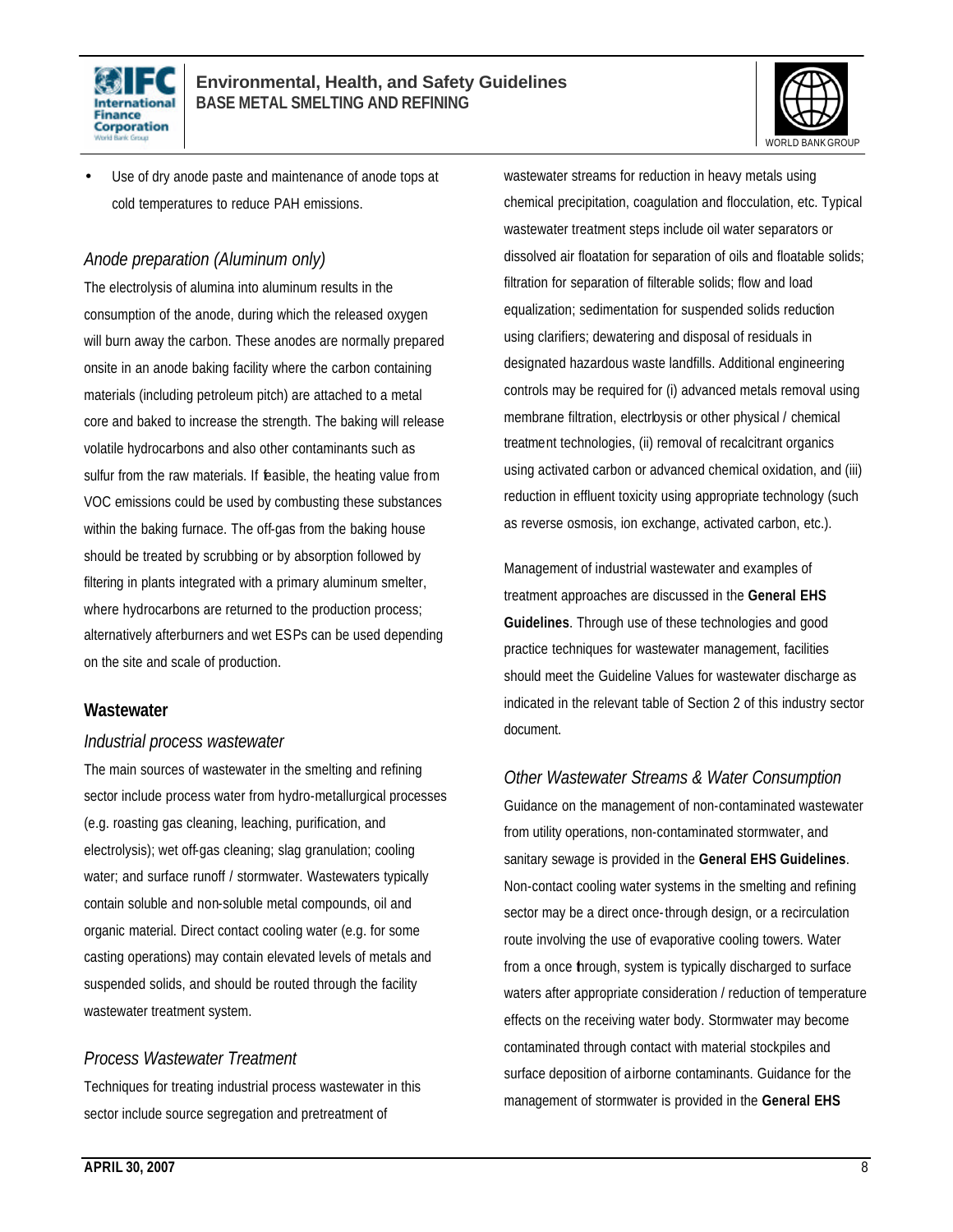



**Guidelines**. Contaminated streams should be routed to the treatment system for industrial process wastewater. Recommendations to reduce water consumption, especially where it may be a limited natural resource, are provided in the **General EHS Guidelines**.

#### **Hazardous Materials**

The smelting and refining sector utilizes a number of acids, alkalis, and chemical reagents (in leaching and precipitation of metals, and for pollution control systems); and process gases (e.g. oxygen, carbon dioxide, argon, nitrogen, chlorine, hydrogen, among others). Guidance on the safe storage, transport, and use of hazardous materials is addressed in the **General EHS Guidelines**.

#### **Residues and Waste**

Sources of hazardous and non-hazardous residues and waste in the smelting and refining sector include slag, drosses, mattes, and skimmings from pyrometallurgical processes; spent linings and refractories from furnaces; waste from abatement systems (e.g. flue gas dust, sludge, and spent filter material); sludge from wastewater treatment (e.g., from wet scrubber systems and process water treatment, which may contain gypsum [CaSO4] and metal hydroxides and sulphides); and sludge from leaching, purification, and electrolysis activities.

Opportunities to recycle the by-products and waste from smelting and refining activities<sup>16</sup> back to the process (e.g. drosses, mattes, and skimmings, pot and furnace linings, cleanouts) should be maximized. Large quantities of slag produced at the smelting stage may be processed (e.g., fuming to recover residual metals) to produce an inert granular material that can be sold for industrial use, such as cement manufacturing and insulation products. Waste from abatement

systems, and sludge from leaching and wastewater treatment may be recycled into pyro-processing stages depending on the level of process integration available at the facility. Anode and tank bottom sludge may be recycled for residual metals recovery. Guidance for management and safe disposal of hazardous and non-hazardous industrial waste is addressed in the **General EHS Guidelines**. Generation and management of selected wastes specific to the non-ferrous metals smelting and refining sector are described below.

# *Spent Cathodes (Aluminum only)*

Spent cathodes, also known as spent potlinings, are the major source of waste in primary aluminum manufacturing. A spent cathode consists of a carbon portion which was formerly the cathode from the electrolysis cell, and the refractory material which consists of various types of insulating material. The spent potlinings contain soluble fluoride and cyanide, and can produce an alkaline leachate if the material is rendered wet. Spent potlinings should be treated and reused (e.g. in pyrometallurgical furnaces, in cryolite production, in the cement industry, or as a fuel source) where possible, or disposed of according to the hazardous waste management guidance in the **General EHS Guidelines**.

# *Red Mud (Aluminum only)*

Red mud is generated from the extraction of aluminum from bauxite and is an alkaline substance which requires controlled storage, typically in sealed (lined) ponds, to minimize potential for contamination of surface and ground water. Excess water from the mud is returned to the process.

#### **Noise**

Smelting and refining operations are inherently noisy due to the large amount of mechanical equipment, transport vehicles, physical activities, and energy usage, notably furnaces and steam. The significant sources are transport and handling of raw

<sup>16</sup> Detailed guidance on waste minimization, reuse, and recycling opportunities is available in the European Commission (2001) Reference document on best available techniques (BREF) for the non-ferrous metals industries.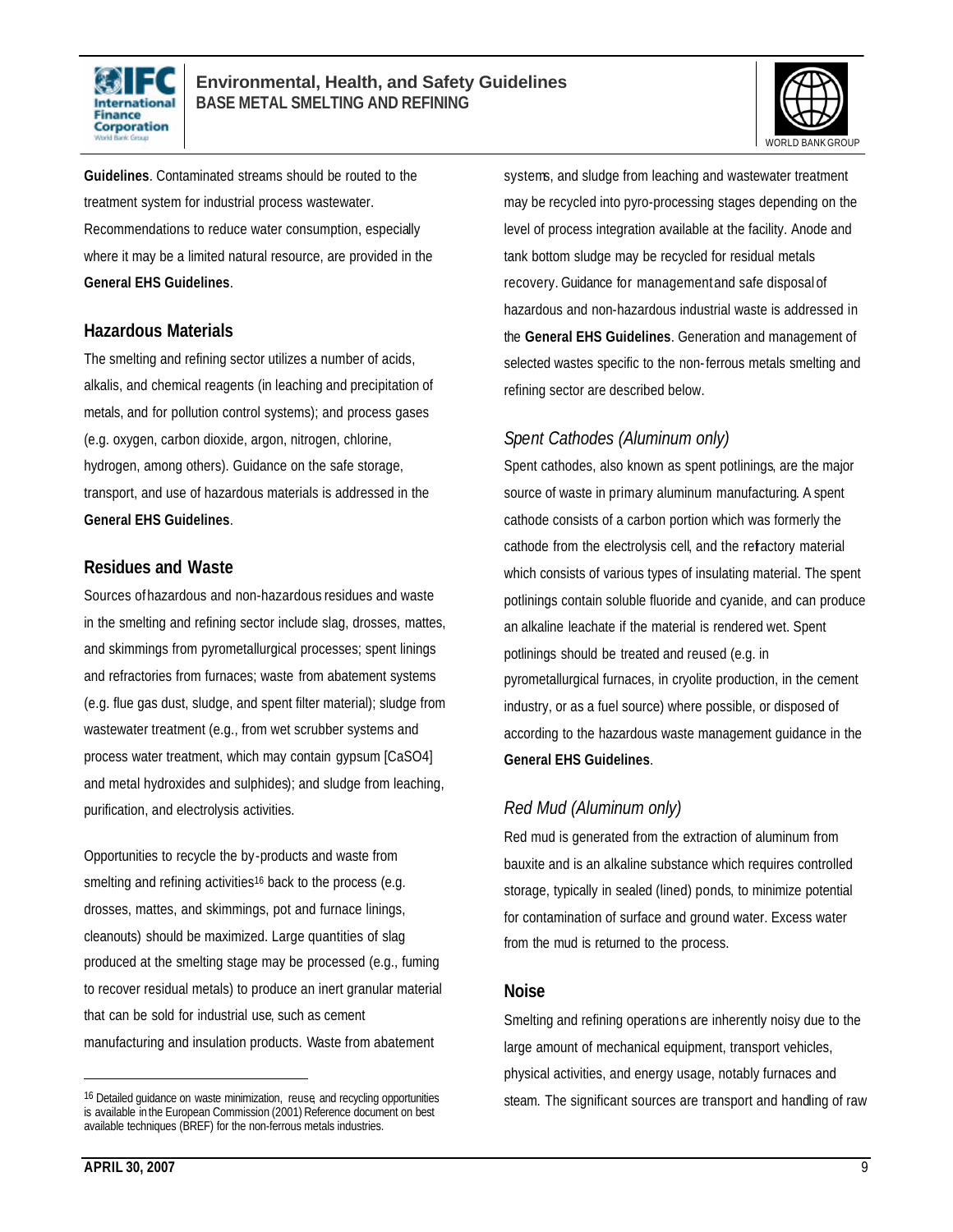



materials and products; the production processes involving pyro-metallurgy, grinding and milling operations; the use of pumps and fans; the venting of steam and the existence of unattended alarm systems. Guidance for noise management is provided in the **General EHS Guidelines**.

# **1.2 Occupational Health and Safety**

Occupational health and safety issues should be considered as part of a comprehensive hazard or risk assessment, including, for example, a hazard identification study [HAZID], hazard and operability study [HAZOP], or other risk assessment studies. The results should be used for health and safety management planning, in the design of the facility and safe working systems, and in the preparation and communication of safe working procedures.

General facility design, operation, and monitoring measures to manage principal risks to occupational health and safety are provided in the **General EHS Guidelines**. General guidance specific to construction and decommissioning activities is also provided along with guidance on health and safety training, personal protective equipment and the management of physical, chemical, biological and radiological hazards common to all industries.

Occupational health and safety issues for further consideration in smelting and refining operations include:

- Chemical exposure
- Physical hazards
- Noise
- Radiation
- Confined space entry

#### **Chemical exposure**

The smelting and refining sector utilizes a number of hazardous materials including acids, alkalis, and chemical reagents (e.g., in leaching and precipitation of metals, and for pollution control systems); and process gases (e.g., oxygen, carbon dioxide, argon, nitrogen, chlorine, hydrogen, among others). Workers may be exposed to hazardous materials in organic and inorganic dusts, vapors, gases, mists and fume s released as part of operations and / or human activities in all stages of production and maintenance.

Inorganic hazardous materials typically include soluble and insoluble base metals (e.g. nickel, copper, and trace contaminants such as arsenic, antimony, thallium, mercury, and cadmium, among others). Trace contaminants and their metals depend on the nature of the ore being processed and the specific process being used. Exposure to acid mists may occur during leaching and / or electro-refining. Exposure to organic materials may include dioxins and furans, residual organic solvents used as reagents, and polycyclic aromatics associated with pitch fume and dust (in carbon electrode plants and aluminum reduction cell processes). Exposure to gases may include sulphur dioxide, ammonia, carbon monoxide, oxygen, arsine, chlorine, and fluoride, among others. Some gases may be metallic in nature such as cobalt, iron, and nickel carbonyls.

Guidance on managing exposure to chemicals and other hazardous materials, including the use of personal protection equipment (PPE), is addressed in the **General EHS Guidelines**. In addition, the following measures are recommended to prevent, minimize, and control potential chemical exposures:

• Enclose and isolate potential sources of air emissions to the extent practical;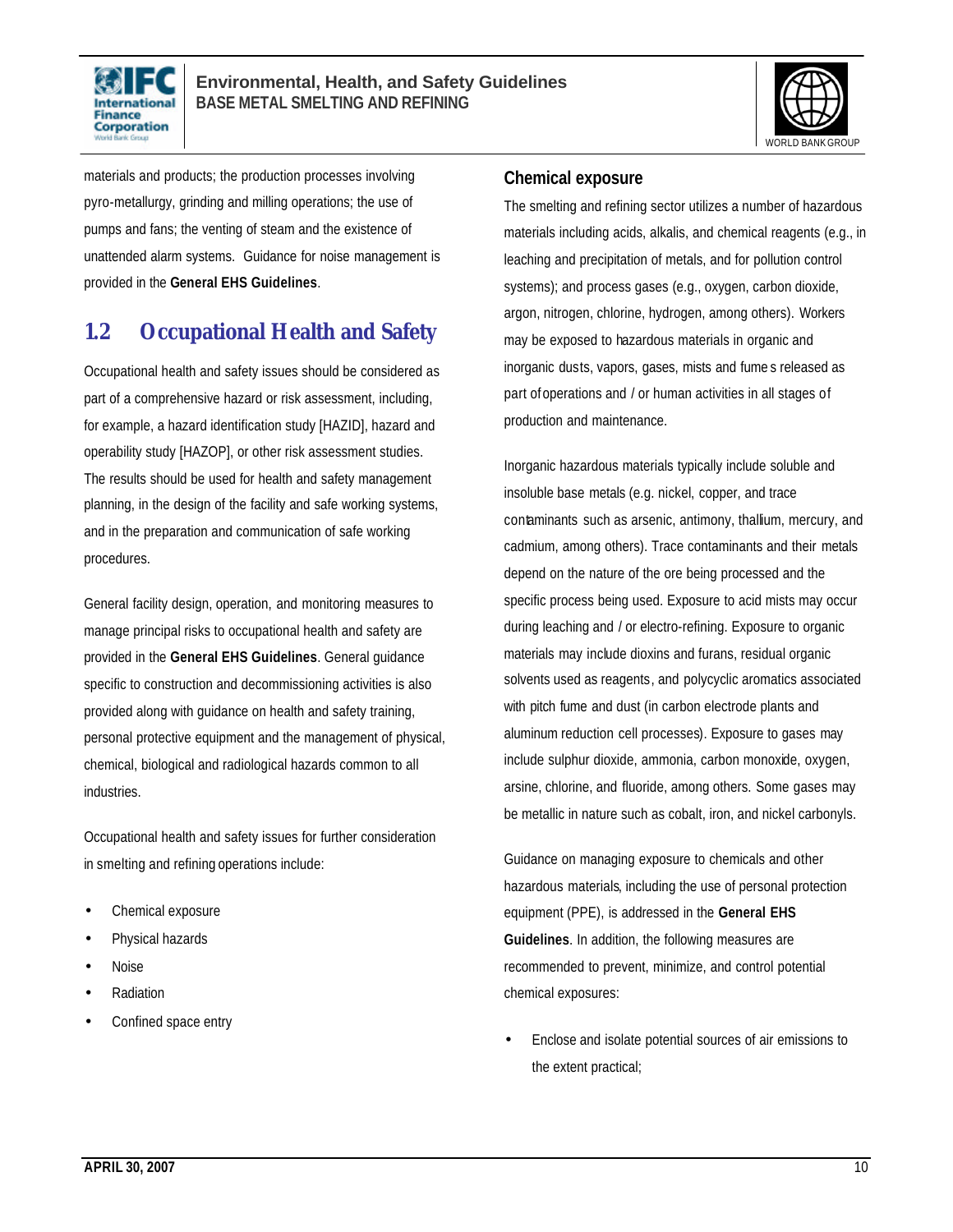



- Provide continuous monitoring in areas where sudden and unexpected hazards may occur (e.g. where arsine or hydrogen cyanide releases might be possible);
- Monitor worker exposure using personal occupational hygiene sampling devices;
- Provide training and encourage good personal hygiene, and prohibit smoking and eating at the worksite;
- Automate processes and material handling to the extent practical and provide enclosures for operators;
- Provide local exhaust ventilation to limit exposure to, for example, sulfur dioxide, carbon monoxide, and sulfuric acid mists.

### **Physical hazards**

Physical hazards, including exposure to heat from furnaces and molten metal and ergonomic stress, may result in bodily injury related to equipment operation, burns, and explosions associated with work involving hot metals (e.g. during pyroprocessing activities), acids, caustics, solvents, leach solutions, and solutions used in electro-refining. Guidance on the management of physical hazards is provided in the **General EHS Guidelines**. In addition, the following measures are recommended to prevent, minimize, and control potential heat illnesses:

- Use water screens or air curtains in front of furnaces;
- Provide spot cooling where necessary;
- Install enclosed air-conditioned booths for operators;
- Proved heat-protective clothing and air-cooled suits;
- Allow sufficient time for acclimatization to hot environments, provide work breaks in cool areas, and provide an adequate supply of beverages for frequent drinking.

#### **Noise**

Smelting and refining personnel may be potentially exposed to high levels of noise from heavy equipment operation and furnaces. As most of these noise sources cannot be prevented, control measures should include the use of personal hearing protection by exposed personnel and implementation of work rotation programs to reduce cumu lative exposure. Additional recommendations on the management of occupational noise are provided in the **General EHS Guidelines.**

#### **Radiation**

Occupational exposure to radiation may occur as a resultof radioactive sources in certain process equipment (e.g. load cells and particulate monitors) and laboratory equipment. Recommendations on the management of radiation exposure are provided in the **General EHS Guidelines.**

#### **Confined spaces**

A smelting and refining facility has equipment and situations that require entry into confined spaces. Facilities should develop and implement confined space entry procedures as described in the **General EHS Guidelines**.

#### **Electric and Magnetic Fields**

Electric and magnetic fields (EMF) are invisible lines of force emitted by and surrounding any electrical device. Electric fields are produced by voltage and increase in strength as the voltage increases. Magnetic fields result from the flow of electric current and increase in strength as the current increases. Electric fields are shielded by materials that conduct electricity and other materials, such as trees and building materials. Magnetic fields pass through most ma terials and are difficult to shield. Both electric and magnetic fields decrease rapidly with distance. The power supplied to electrolytic reduction cells is direct current, and the electromagnetic fields generated in the potrooms are mainly of the static or standing field type. Such fields, in contrast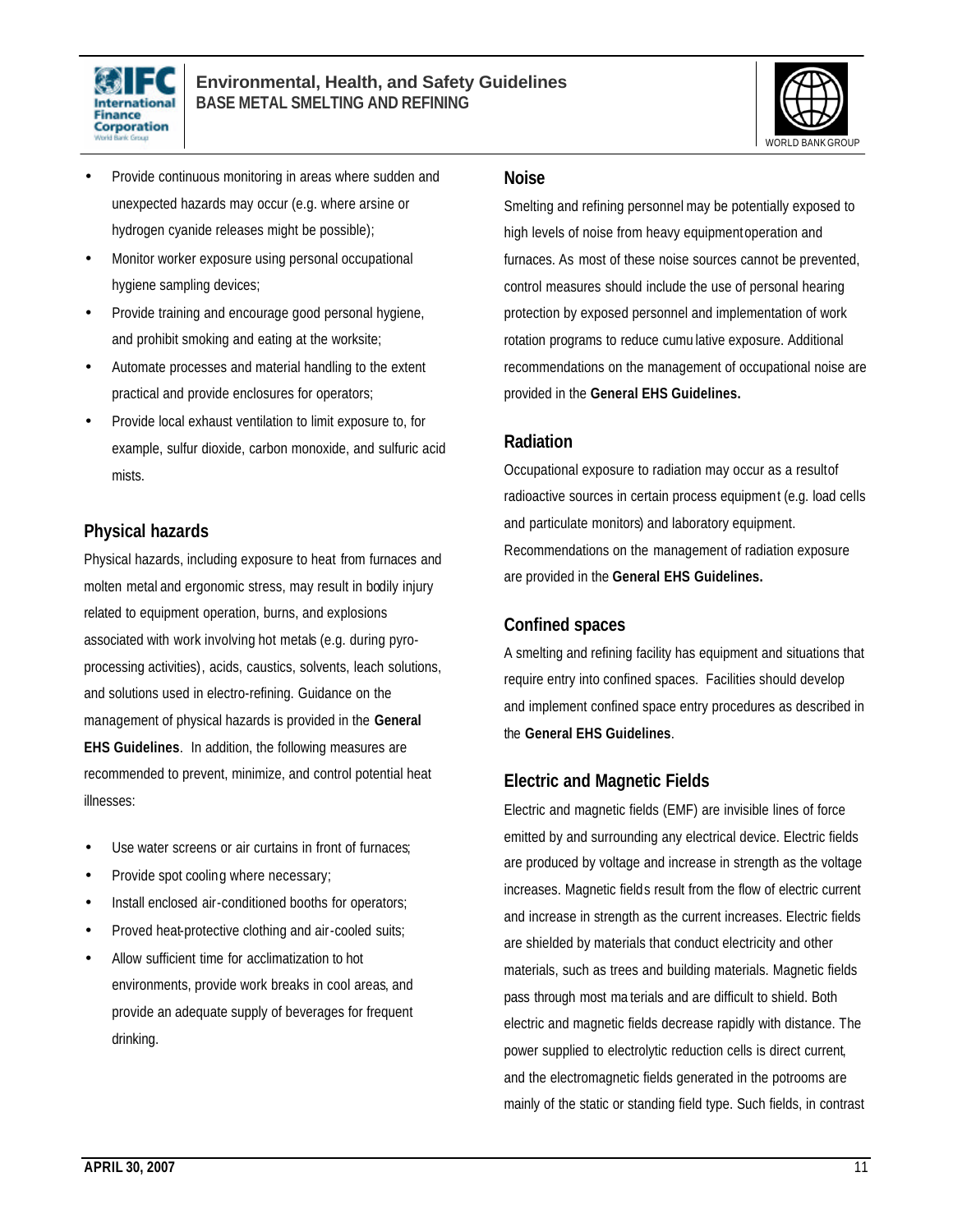



to low frequency electromagnetic fields, are even less readily shown to exert consistent or reproducible biological effects. The flux levels of the magnetic fields measured cell rooms are commonly found to be within threshold limit values for static magnetic, sub-radio frequency and static electric fields. Exposure to ultra-low frequency electromagnetic fields may occur in reduction plants, especially adjacent to rectifier rooms. The flux levels found in the potrooms are minimal and below present standards. <sup>17</sup> EMF exposure may also be associated with electric arc furnaces and other electrical equipment. 18

# **1.3 Community Health**

Smelting and refining facilities are significant emitters of pollutants, which may result in health and safety hazards for nearby communities. A significant risk involves the accumulative contamination of land and dwellings in the community with fine metal particulate, and the consequential exposure and health risk to residents and the surrounding ecosystem. Deposition of metals (e.g., cadmium, copper, lead, zinc, and manganese) and other pollutants can also potentially affect crop and livestock production and the quality of agricultural products from nearby land. Emission controls described in Section 1.1 can minimize such impacts.

Smelting and refining facilities should develop and maintain a comprehensive environmental, health, and safety program through a cooperative process involving all interested parties, including community residents. The program should include the following components:

- Education and awareness raising among communities with regarding health risks related to smelter operations
- Baseline health assessment, as necessary
- Investigation of legacy issues for contaminated sites, including evaluation and remediation strategies
	- Development of an emergency preparedness and response plan, with participation of affected communities and relevant regulatory agencies.
	- The **General EHS Guidelines** provides further guidance for these and other community health and safety issues.

<sup>17</sup> International Labour Organization, Encyclopedia of Occupational Health and Safety, Fourth Edition, Volume 3, Part XIII, Chapter 82. Available at http://www.ilo.org/encyclopedia/ .

<sup>&</sup>lt;sup>18</sup> Individuals using cardiac pacemakers should be excluded from reduction operations because of the risk of magnetic field induced dysrhythmias.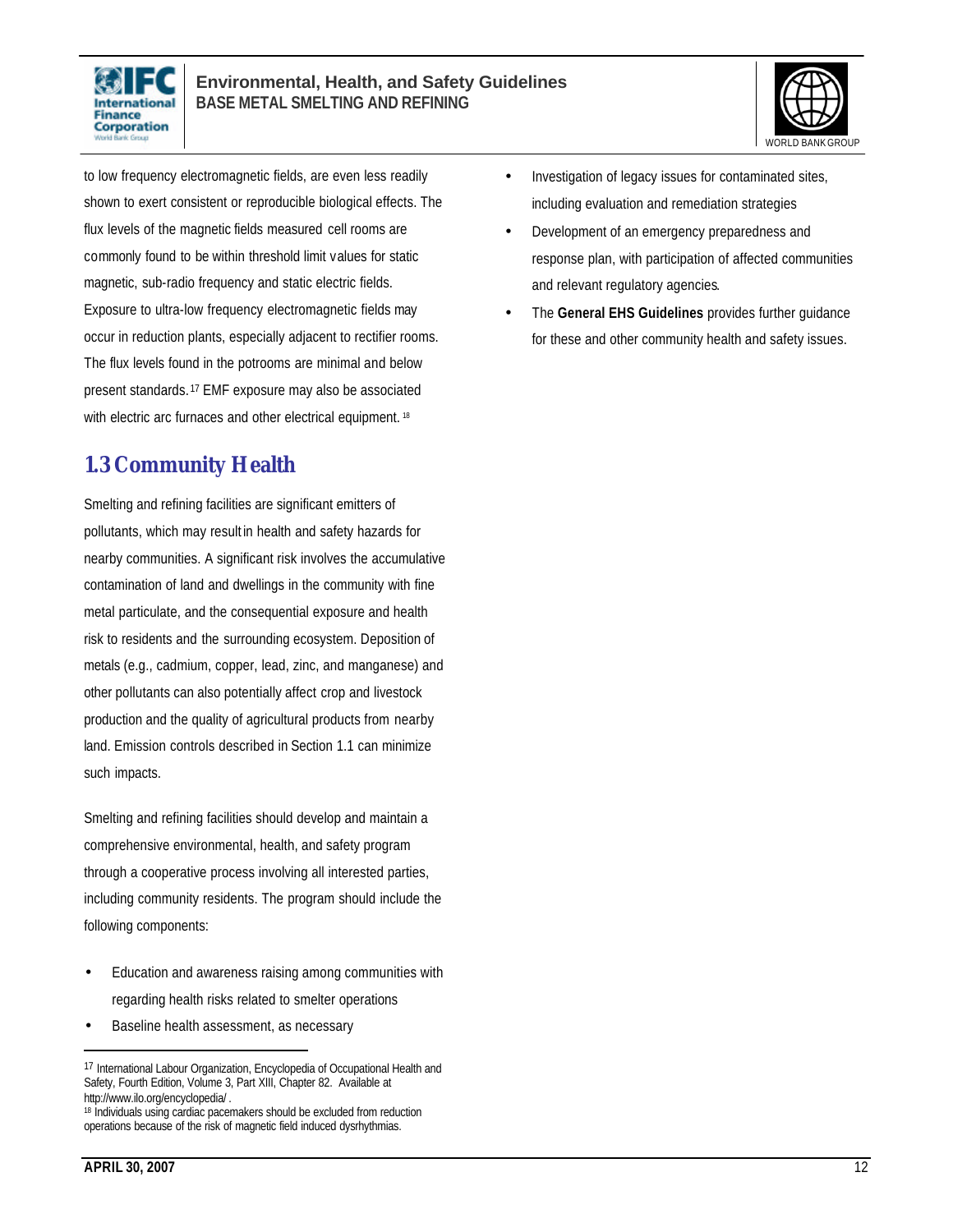



# **2.0 Performance Indicators and Monitoring**

# **2.1 Environment**

#### **Emissions and Effluent Guidelines**

Tables 1 and 2 present the emission and effluent concentration guidelines for smelting and refining projects. Guideline values for process emissions and effluents in this sector are indicative of good international industry practice as reflected in relevant standards of countries with recognized regulatory frameworks. These guidelines are assumed to be achievable under normal operating conditions in appropriately designed and operated facilities through the application of pollution prevention and control techniques discussed in the preceding sections of this document. These levels should be achieved, without dilution, at least 95 percent of the time that the plant or unit is operating, to be calculated as a proportion of annual operating hours. Deviation from these levels in consideration of specific, local project conditions should be justified in the environmental assessment.

Emissions guidelines are applicable to process emissions. Combustion source emissions guidelines associated with steam- and power-generation activities from sources with a capacity equal to or lower than 50 MWth are addressed in the **General EHS Guidelines** with larger power source emissions addressed in the **EHS Guidelines for Thermal Power**. Guidance on ambient considerations based on the total load of emissions is provided in the **General EHS Guidelines**.

Effluent guidelines are applicable for direct discharges of treated effluents to surface waters for general use. Site-specific discharge levels may be established based on the availability and conditions in the use of publicly operated sewage collection and treatment systems or, if discharged directly to surface waters, on the receiving water use classification as described in

the **General EHS Guideline.** These levels should be achieved, without dilution, at least 95 percent of the time that the plant or unit is operating, to be calculated as a proportion of annual operating hours. Deviation from these levels in consideration of specific, local project conditions should be justified in the environmental assessment.

#### **Resource Use**

Table 3 provides an example of energy and water use from selected processes in the smelting and refining sector, which can be considered as an indicator of the efficiency of the sector and may be used to track performance changes over time.

### **Environmental Monitoring**

Environmental monitoring programs for this sector should be implemented to address all activities that have been identified to have potentially significant impacts on the environment, during normal operations and upset conditions. Environmental monitoring activities should be based on direct or indirect indicators of emissions, effluents, and resource use applicable to the particular project.

Monitoring frequency should be sufficient to provide representative data for the parameter being monitored. Monitoring should be conducted by trained individuals following monitoring and record-keeping procedures and using properly calibrated and maintained equipment. Monitoring data should be analyzed and reviewed at regular intervals and compared with the operating standards so that any necessary corrective actions can be taken. Additional guidance on applicable sampling and analytical methods for emissions and effluents is provided in the **General EHS Guidelines**.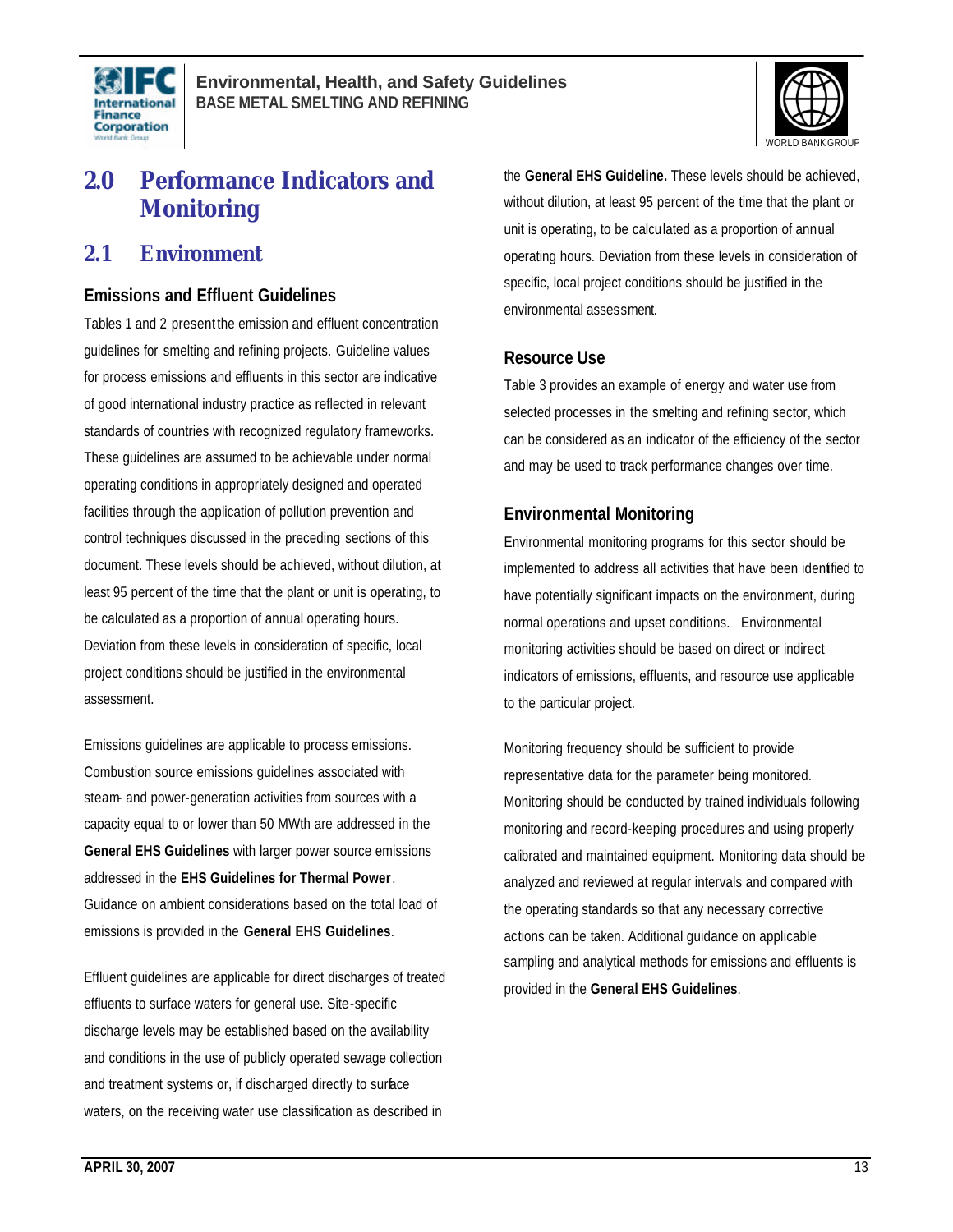

**Environmental, Health, and Safety Guidelines BASE METAL SMELTING AND REFINING**



| Table 1. Air Emissions for Nickel, Copper, Lead, Zinc, and Aluminum Smelting & Refining* |                                                                                                                                                                                                                                                                                                                                                                                                                                                                                                                                                                                                                                                                                                           |                                                                                                                                                             |                               |  |  |  |
|------------------------------------------------------------------------------------------|-----------------------------------------------------------------------------------------------------------------------------------------------------------------------------------------------------------------------------------------------------------------------------------------------------------------------------------------------------------------------------------------------------------------------------------------------------------------------------------------------------------------------------------------------------------------------------------------------------------------------------------------------------------------------------------------------------------|-------------------------------------------------------------------------------------------------------------------------------------------------------------|-------------------------------|--|--|--|
| <b>Pollutant</b>                                                                         | Emission Source (by metal type / smelting process)                                                                                                                                                                                                                                                                                                                                                                                                                                                                                                                                                                                                                                                        | <b>Units</b>                                                                                                                                                | <b>Guideline Value</b>        |  |  |  |
| SO <sub>2</sub>                                                                          | Copper: Primary smelting and converting<br>Lead and Zinc: Primary smelting, roasting and sintering<br>Nickel: Roasting and smelting of sulphide concentrates and intermediates                                                                                                                                                                                                                                                                                                                                                                                                                                                                                                                            | >99.1% conversion efficiency (for ~ 1<br>$-4$ percent SO <sub>2</sub> off gas)<br>>99.7 % conversion efficiency (for >5<br>percent SO <sub>2</sub> off gas) |                               |  |  |  |
|                                                                                          | Copper: Secondary smelting and converting, primary and secondary fire refining, electric slag cleaning and melting<br>Aluminum: Holding and de-gassing of molten metal fom primary and secondary aluminum<br>Lead and Zinc: Materials pre-treatment, secondary smelting, thermal refining, melting, slag fuming, and Waelz kiln operation                                                                                                                                                                                                                                                                                                                                                                 | mg/Nm <sup>3</sup>                                                                                                                                          | $<$ 50 - 200 <sup>1,2,3</sup> |  |  |  |
| NO <sub>x</sub>                                                                          | Copper: Secondary smelting and converting, primary and secondary fire refining, electric slag cleaning and melting<br>Aluminum: Holding and de-gassing of molten metal from primary and secondary aluminum, materials pre-treatment, and from melting and smelting of secondary<br>aluminum                                                                                                                                                                                                                                                                                                                                                                                                               | mg/Nm <sup>3</sup>                                                                                                                                          | $100 - 300^{4,5,6}$           |  |  |  |
|                                                                                          | Lead and Zinc: Melting of clean material, alloying, and zinc dust production; From materials pre-treatment, secondary smelting, thermal refining, melting, slag<br>fuming, and Waelz kiln operation<br>Nickel: Leaching, chemical extraction and refining, electro-winning and solvent extraction; From materials pre-treatment incineration or after-burning, roasting,<br>smelting thermal refining, and melting.                                                                                                                                                                                                                                                                                       |                                                                                                                                                             |                               |  |  |  |
| Acid Mists /<br>Gases                                                                    | Copper: Hydrometallurgical and electro-winning processes<br>Lead and Zinc: Chemical refining, electro-winning, and solvent extraction<br>Nickel: Leaching, chemical extraction and refining, electro-winning and solvent extraction                                                                                                                                                                                                                                                                                                                                                                                                                                                                       | mg/Nm <sup>3</sup>                                                                                                                                          | $50^{1.7}$                    |  |  |  |
| VOC /<br>solvents<br>(as C)                                                              | Copper: Hydrometallurgical and electro-winning processes<br>Lead and Zinc: Chemical refining, electro-winning, and solvent extraction<br>Nickel: Leaching, chemical extraction and refining, electro-winning and solvent extraction                                                                                                                                                                                                                                                                                                                                                                                                                                                                       | mg/Nm <sup>3</sup>                                                                                                                                          | $5 - 15^9$                    |  |  |  |
| Dust <sup>22</sup>                                                                       | Copper: Secondary smelting and converting, primary and secondary fire refining, electric slag cleaning and melting, secondary fume collection systems, and drying.<br>Aluminum: Primary aluminum electrolysis, from holding and de-gassing of molten metal from primary and secondary aluminum, materials pre-treatment, and from<br>melting and smelting of secondary aluminum<br>Lead and Zinc: Melting of clean material, alloying, and zinc dust production; From materials pre-treatment, secondary smelting, thermal refining, melting, slag<br>fuming, and Waelz kiln operation<br>Nickel: Materials pre-treatment incineration or after-burning, roasting, smelting hermal refining, and melting. | mg/Nm <sup>3</sup>                                                                                                                                          | $1 - 53,10,11$                |  |  |  |
| TOC (as C)                                                                               | Copper: Secondary smelting and converting, primary and secondary fire refining, electric slag cleaning and melting<br>Aluminum: Materials pre-treatment, and from melting and smelting of secondary aluminum<br>Lead and Zinc: Melting of clean material, alloying, and zinc dust production; From materials pre-treatment, secondary smelting, thermal refining, melting, slag<br>fuming, and Waelz kiln operation<br>Nickel: Materials pre-treatment incineration or after-burning, roasting, smelting thermal refining, and melting.                                                                                                                                                                   | mg/Nm <sup>3</sup>                                                                                                                                          | $5 - 50^{12,13}$              |  |  |  |
| <b>Dioxins</b>                                                                           | Copper: Secondary smelting and converting, primary and secondary fire refining, electric slag cleaning and melting, secondary fume collection systems, and drying.<br>Aluminum: Materials pre-treatment, and from melting and smelting of secondary aluminum<br>Lead and Zinc: Melting of clean material, alloying, and zinc dust production; From materials pre-treatment, secondary smelting, thermal refining, melting, slag<br>fuming, and Waelz kiln operation<br>Nickel: Materials pre-treatment incineration or after-burning, roasting, smelting thermal refining, and melting.                                                                                                                   | ngTEQ/m <sup>3</sup>                                                                                                                                        | $0.1 - 0.5^{3,10,14,15,16}$   |  |  |  |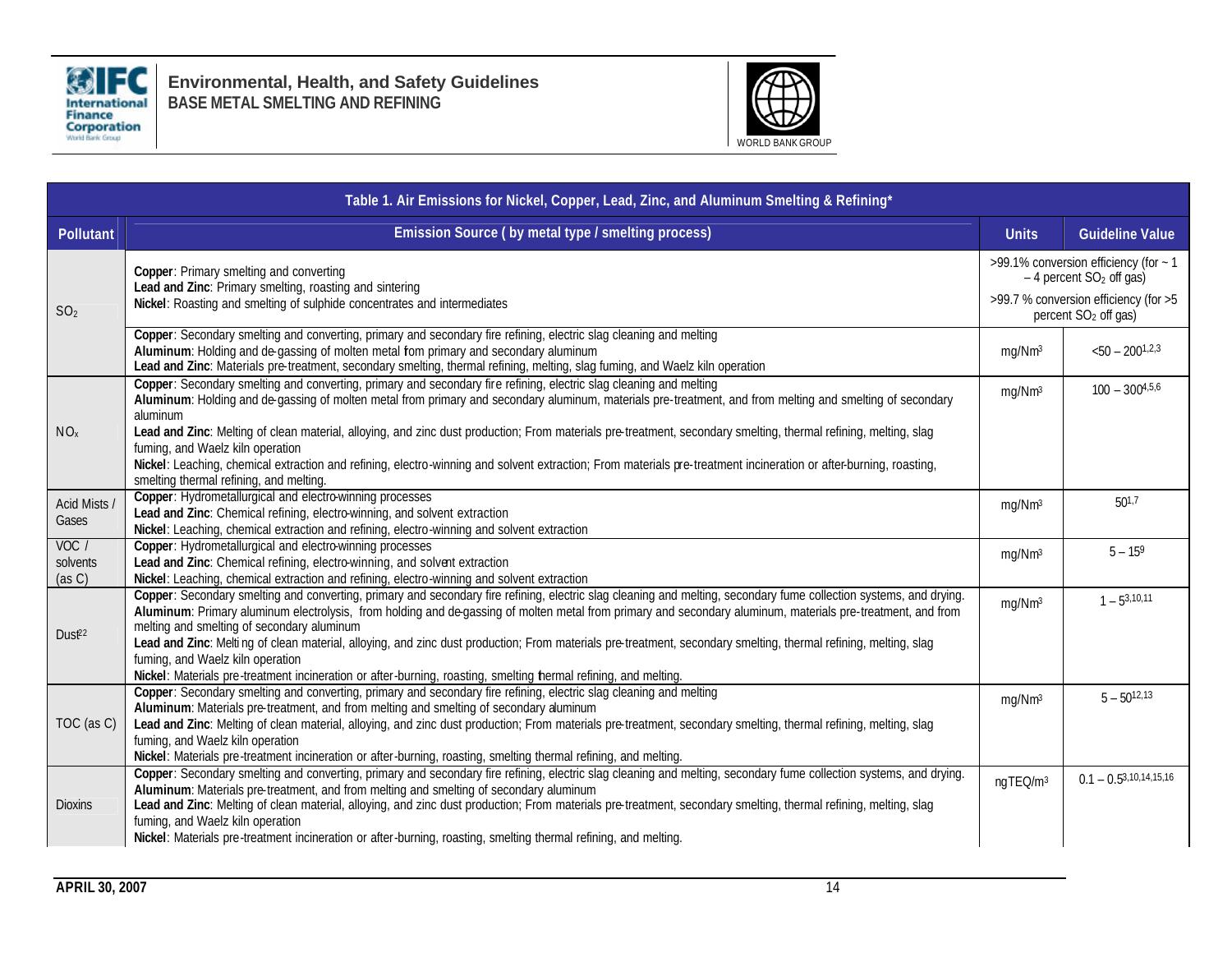

**Environmental, Health, and Safety Guidelines BASE METAL SMELTING AND REFINING**



| Table 1. Air Emissions for Nickel, Copper, Lead, Zinc, and Aluminum Smelting & Refining (con't)*                                                                                                                                                                                                                                                                                                                                                                                                                                                                                                                                                                                                                                                                                                                                                                                                                                                                                                                                                                                                                                                                                                                                                                                                                                                                                                                                                                                                                                                                                                                                                                                                                                                                                                                                                                            |                                                                                                                                                            |  |                    |                                     |  |  |  |
|-----------------------------------------------------------------------------------------------------------------------------------------------------------------------------------------------------------------------------------------------------------------------------------------------------------------------------------------------------------------------------------------------------------------------------------------------------------------------------------------------------------------------------------------------------------------------------------------------------------------------------------------------------------------------------------------------------------------------------------------------------------------------------------------------------------------------------------------------------------------------------------------------------------------------------------------------------------------------------------------------------------------------------------------------------------------------------------------------------------------------------------------------------------------------------------------------------------------------------------------------------------------------------------------------------------------------------------------------------------------------------------------------------------------------------------------------------------------------------------------------------------------------------------------------------------------------------------------------------------------------------------------------------------------------------------------------------------------------------------------------------------------------------------------------------------------------------------------------------------------------------|------------------------------------------------------------------------------------------------------------------------------------------------------------|--|--------------------|-------------------------------------|--|--|--|
| <b>Pollutant</b>                                                                                                                                                                                                                                                                                                                                                                                                                                                                                                                                                                                                                                                                                                                                                                                                                                                                                                                                                                                                                                                                                                                                                                                                                                                                                                                                                                                                                                                                                                                                                                                                                                                                                                                                                                                                                                                            | Emission Source (by metal type / smelting process)                                                                                                         |  | <b>Units</b>       | <b>Guideline Value</b>              |  |  |  |
| Ammonia                                                                                                                                                                                                                                                                                                                                                                                                                                                                                                                                                                                                                                                                                                                                                                                                                                                                                                                                                                                                                                                                                                                                                                                                                                                                                                                                                                                                                                                                                                                                                                                                                                                                                                                                                                                                                                                                     |                                                                                                                                                            |  | mg/Nm <sup>3</sup> | 517                                 |  |  |  |
| Chlorine                                                                                                                                                                                                                                                                                                                                                                                                                                                                                                                                                                                                                                                                                                                                                                                                                                                                                                                                                                                                                                                                                                                                                                                                                                                                                                                                                                                                                                                                                                                                                                                                                                                                                                                                                                                                                                                                    | Nickel: Leaching, chemical extraction and refining, electro-winning and solvent extraction                                                                 |  | mg/Nm <sup>3</sup> | 0.52.18                             |  |  |  |
| CO and carbonyls                                                                                                                                                                                                                                                                                                                                                                                                                                                                                                                                                                                                                                                                                                                                                                                                                                                                                                                                                                                                                                                                                                                                                                                                                                                                                                                                                                                                                                                                                                                                                                                                                                                                                                                                                                                                                                                            |                                                                                                                                                            |  | mg/Nm <sup>3</sup> | 519                                 |  |  |  |
| Arsine                                                                                                                                                                                                                                                                                                                                                                                                                                                                                                                                                                                                                                                                                                                                                                                                                                                                                                                                                                                                                                                                                                                                                                                                                                                                                                                                                                                                                                                                                                                                                                                                                                                                                                                                                                                                                                                                      | Lead and Zinc: Chemical refining, electro-winning, and solvent extraction                                                                                  |  | mg/Nm <sup>3</sup> | 0.5 <sup>6</sup>                    |  |  |  |
| Mercury                                                                                                                                                                                                                                                                                                                                                                                                                                                                                                                                                                                                                                                                                                                                                                                                                                                                                                                                                                                                                                                                                                                                                                                                                                                                                                                                                                                                                                                                                                                                                                                                                                                                                                                                                                                                                                                                     | All types of metals / smelting processes                                                                                                                   |  | mg/Nm <sup>3</sup> | 0.02                                |  |  |  |
| Hydrogen Chloride                                                                                                                                                                                                                                                                                                                                                                                                                                                                                                                                                                                                                                                                                                                                                                                                                                                                                                                                                                                                                                                                                                                                                                                                                                                                                                                                                                                                                                                                                                                                                                                                                                                                                                                                                                                                                                                           | Aluminum: Holding and de-gassing of molten metal from primary & secondary aluminum, materials pre-treatment, melting and smelting of secondary<br>aluminum |  | mg/Nm <sup>3</sup> | 5 <sup>1</sup>                      |  |  |  |
| Aluminum: Primary aluminum electrolysis, materials pre-treatment, and from melting and smelting of secondary aluminum<br>Hydrogen Fluoride                                                                                                                                                                                                                                                                                                                                                                                                                                                                                                                                                                                                                                                                                                                                                                                                                                                                                                                                                                                                                                                                                                                                                                                                                                                                                                                                                                                                                                                                                                                                                                                                                                                                                                                                  |                                                                                                                                                            |  |                    | $0.5^{10,20}$                       |  |  |  |
| <b>Total Fluoride</b>                                                                                                                                                                                                                                                                                                                                                                                                                                                                                                                                                                                                                                                                                                                                                                                                                                                                                                                                                                                                                                                                                                                                                                                                                                                                                                                                                                                                                                                                                                                                                                                                                                                                                                                                                                                                                                                       | Aluminum: Primary aluminum electrolysis                                                                                                                    |  | mg/Nm <sup>3</sup> | $0.8^{10,22}$                       |  |  |  |
| Polyfluorinated<br>hydrocarbons                                                                                                                                                                                                                                                                                                                                                                                                                                                                                                                                                                                                                                                                                                                                                                                                                                                                                                                                                                                                                                                                                                                                                                                                                                                                                                                                                                                                                                                                                                                                                                                                                                                                                                                                                                                                                                             |                                                                                                                                                            |  |                    | 0.1<br>(anode effects / cell / day) |  |  |  |
| Alkali scrubber (semi-dry and fabric filter, wet scrubber or double alkali using lime, magnesium hydroxide, sodium hydroxide).<br>Combinations of sodium or alumina/aluminum sulphate in combination with lime.<br>$\overline{2}$<br>For copper smelling, an $SO_2$ emission concentration of 500 mg/m <sup>3</sup> can be achieved through use of a fabric filter with lime injection.<br>3.<br>Low NO <sub>x</sub> burner<br>$\overline{4}$<br>5.<br>Oxy-fuel burner<br>6.<br>Oxidizing scrubber<br>De-mister<br>8.<br><b>Excluding Aluminum smelting</b><br>- 9.<br>Containment, condenser, carbon and bio-filter<br>Fabric filter<br>10.<br>Temperature control<br>11.<br>Afterburner<br>12.<br>Source: Based in part on EU BREF in the Non-Ferrous Metals Industries (2001) *Associated emissions to air are given as<br>Optimized combustion<br>13.<br>daily averages based on continuous monitoring and standard conditions of 273 K, 101.3 kPa, measured oxygen content<br>Afterburner followed by quenching<br>14.<br>Adsorption by activated carbon<br>and dry gas without dilution of the gases with air. In cases where continuous monitoring is not practicable the value<br>15.<br>Oxidation catalyst<br>16.<br>should be the average over the sampling period. If thermal cleaning and pyrolysis systems (e.g. swarf drying and de-<br>Acidic scrubber<br>17.<br>coating) are used to destroy combustion products (e.g. VOCs and dioxins) oxygen content 6 percent dry.<br>Collection and re-use<br>18.<br>Process control and sealed reactor<br>19.<br>20.<br>Alumina scrubber<br>21.<br><b>Excluding Aluminum smelting</b><br>Emissions of metals are dependent on the composition of the dust produced by the processes. The composition varies and is influenced by the process source of dust and by the raw materials that are being processed.<br>22. |                                                                                                                                                            |  |                    |                                     |  |  |  |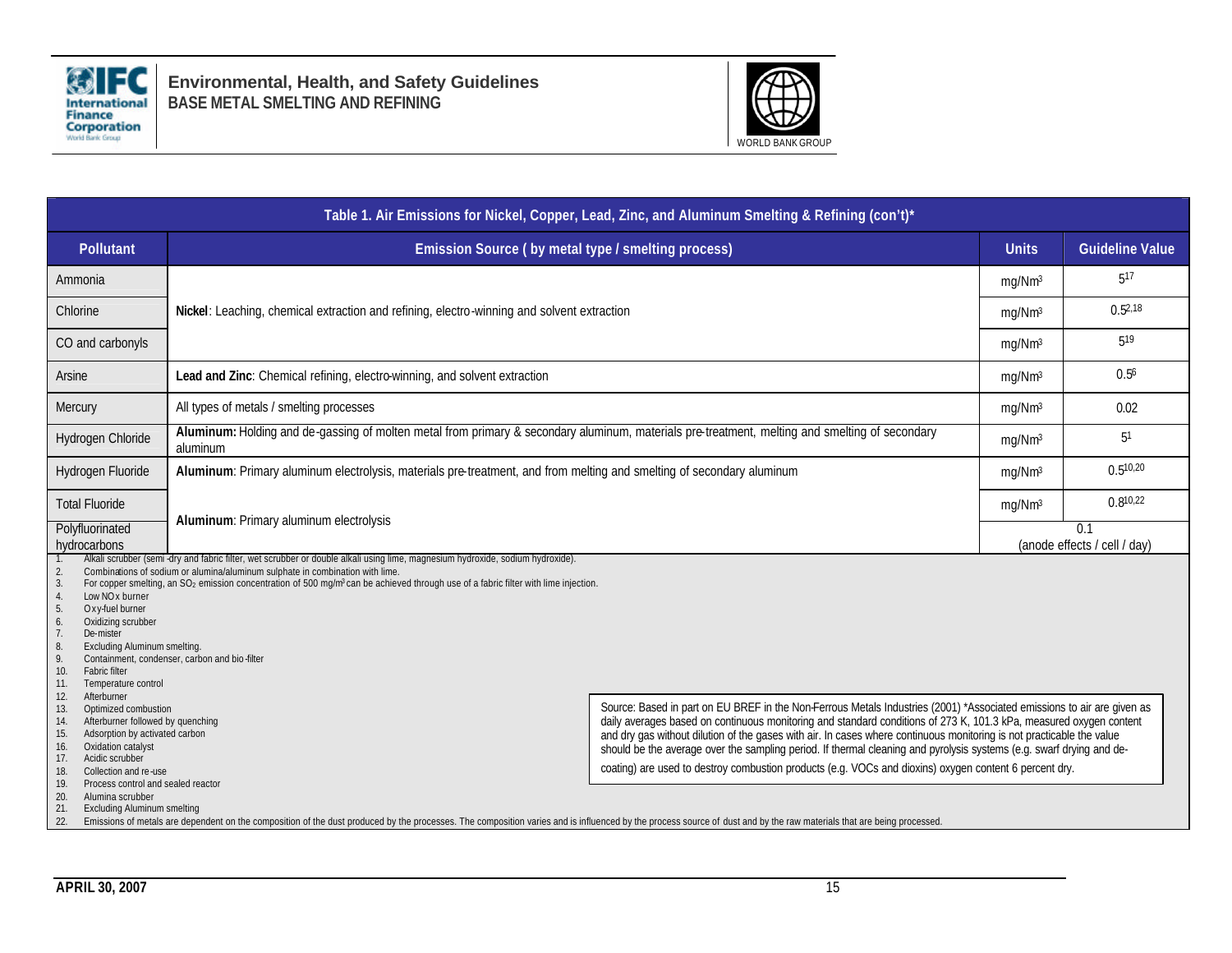



| Table 2. Effluent Levels for Nickel, Copper, Lead, Zinc, and<br><b>Aluminum Smelting &amp; Refining</b>                                                                                                                                                      |                                           |              |                                  |  |  |  |
|--------------------------------------------------------------------------------------------------------------------------------------------------------------------------------------------------------------------------------------------------------------|-------------------------------------------|--------------|----------------------------------|--|--|--|
| <b>Pollutant</b>                                                                                                                                                                                                                                             | <b>Smelting</b><br>type                   | <b>Units</b> | <b>Guideline</b><br><b>Value</b> |  |  |  |
| pH                                                                                                                                                                                                                                                           | All                                       | S.U.         | $6 - 9$                          |  |  |  |
| <b>Total Suspended</b><br>solids                                                                                                                                                                                                                             | All                                       | mg/l         | 20                               |  |  |  |
| COD                                                                                                                                                                                                                                                          | All                                       | mq/1         | 50                               |  |  |  |
| Fluoride                                                                                                                                                                                                                                                     | Aluminum                                  | mg/l         | 5                                |  |  |  |
| Hydrocarbons                                                                                                                                                                                                                                                 | Aluminum                                  | mg/l         | 5                                |  |  |  |
| Aluminum                                                                                                                                                                                                                                                     | Aluminum                                  | mq/l         | 0.2                              |  |  |  |
| Copper (Cu)                                                                                                                                                                                                                                                  | Copper                                    | mq/1         | 0.1                              |  |  |  |
| Lead (Pb)                                                                                                                                                                                                                                                    | Copper, Lead<br>& Zinc                    | mq/1         | 0.1                              |  |  |  |
| Arsenic (As)                                                                                                                                                                                                                                                 | Copper, Lead<br>& Zinc                    | mg/l         | 0.05                             |  |  |  |
| Nickel (Ni)                                                                                                                                                                                                                                                  | Nickel, Copper                            | mg/l         | 0.1                              |  |  |  |
| Cadmium (Cd)                                                                                                                                                                                                                                                 | Copper, Lead<br>& Zinc                    | mg/l         | 0.05                             |  |  |  |
| Zinc (Zn)                                                                                                                                                                                                                                                    | Copper, Lead<br>& Zinc                    | mg/l         | 0.2                              |  |  |  |
| Mercury (Hg)                                                                                                                                                                                                                                                 | All                                       | mg/l         | 0.01                             |  |  |  |
| Temperature Increase                                                                                                                                                                                                                                         | All                                       | °C           | < 3 <sup>a</sup>                 |  |  |  |
| <b>Toxicity</b>                                                                                                                                                                                                                                              | To be determined on a case specific basis |              |                                  |  |  |  |
| Source: Based in part on EU BREF in the Non-Ferrous Metals Indus tries<br>a At the edge of a scientifically established mixing zone which takes into<br>account ambient water quality, receiving water use, potential receptors and<br>assimilative capacity |                                           |              |                                  |  |  |  |

| Table 3. Energy and Water Consumption                                                                                                                                                                                                                                                                           |                                |  |  |
|-----------------------------------------------------------------------------------------------------------------------------------------------------------------------------------------------------------------------------------------------------------------------------------------------------------------|--------------------------------|--|--|
| <b>Facility Type</b>                                                                                                                                                                                                                                                                                            | Energy Use (GJ/t) <sup>a</sup> |  |  |
| Copper--production from concentrate                                                                                                                                                                                                                                                                             | $14 - 20$                      |  |  |
| Copper-electro-refining                                                                                                                                                                                                                                                                                         | $1.1 - 1.4$                    |  |  |
| Alumina production                                                                                                                                                                                                                                                                                              | $8 - 13.5$                     |  |  |
| Aluminum--primary production<br>(electrolysis, including anode production)                                                                                                                                                                                                                                      | $53 - 61$                      |  |  |
| Lead-shaft furnace, primary                                                                                                                                                                                                                                                                                     | $6.8 - 10.3b$                  |  |  |
| Lead-shaft furnace, secondary                                                                                                                                                                                                                                                                                   | $4.4 - 5.5^{\circ}$            |  |  |
| Lead-rotary furnace, secondary, with CX<br>system and Na2SO4 production                                                                                                                                                                                                                                         | $4.0 - 4.7b$                   |  |  |
| Lead-OSL                                                                                                                                                                                                                                                                                                        | $2.3 - 3.5^{\circ}$            |  |  |
| Lead-Kivcet                                                                                                                                                                                                                                                                                                     | 4.9 <sup>b</sup>               |  |  |
| Lead-top blown rotary converter                                                                                                                                                                                                                                                                                 | $4.0 - 4.4b$                   |  |  |
| Zinc-electrolysis                                                                                                                                                                                                                                                                                               | 15                             |  |  |
| Zinc-imperial smelting furnace & New<br>Jersey distillation                                                                                                                                                                                                                                                     | 44b                            |  |  |
| Zinc-Waelz kiln                                                                                                                                                                                                                                                                                                 | 26 <sup>b,c</sup>              |  |  |
| Zinc-slag fuming                                                                                                                                                                                                                                                                                                | $7.7^{b,d}$                    |  |  |
| Nickel-matte from sulfide ores containing<br>4-15% Ni                                                                                                                                                                                                                                                           | $25 - 65$                      |  |  |
| Nickel--refining                                                                                                                                                                                                                                                                                                | $17 - 20$                      |  |  |
| <b>Facility Type</b>                                                                                                                                                                                                                                                                                            | Water Use (kg/t)               |  |  |
| Alumina production                                                                                                                                                                                                                                                                                              | $1000 - 6000$                  |  |  |
| Aluminum--primary production<br>(electrolysis, including anode production)                                                                                                                                                                                                                                      | 200 - 12000                    |  |  |
| Sources: EU BREF in the Non-Ferrous Metals Industries<br>Notes:<br>a Gigajoules (109 Joules) per metric ton<br>b Calculated based on quantities of coke, coal, natural gas, and electric power<br>used and typical heat values of the petroleum fuels.<br>c Per ton of Waelz oxide leached<br>d Per ton of slag |                                |  |  |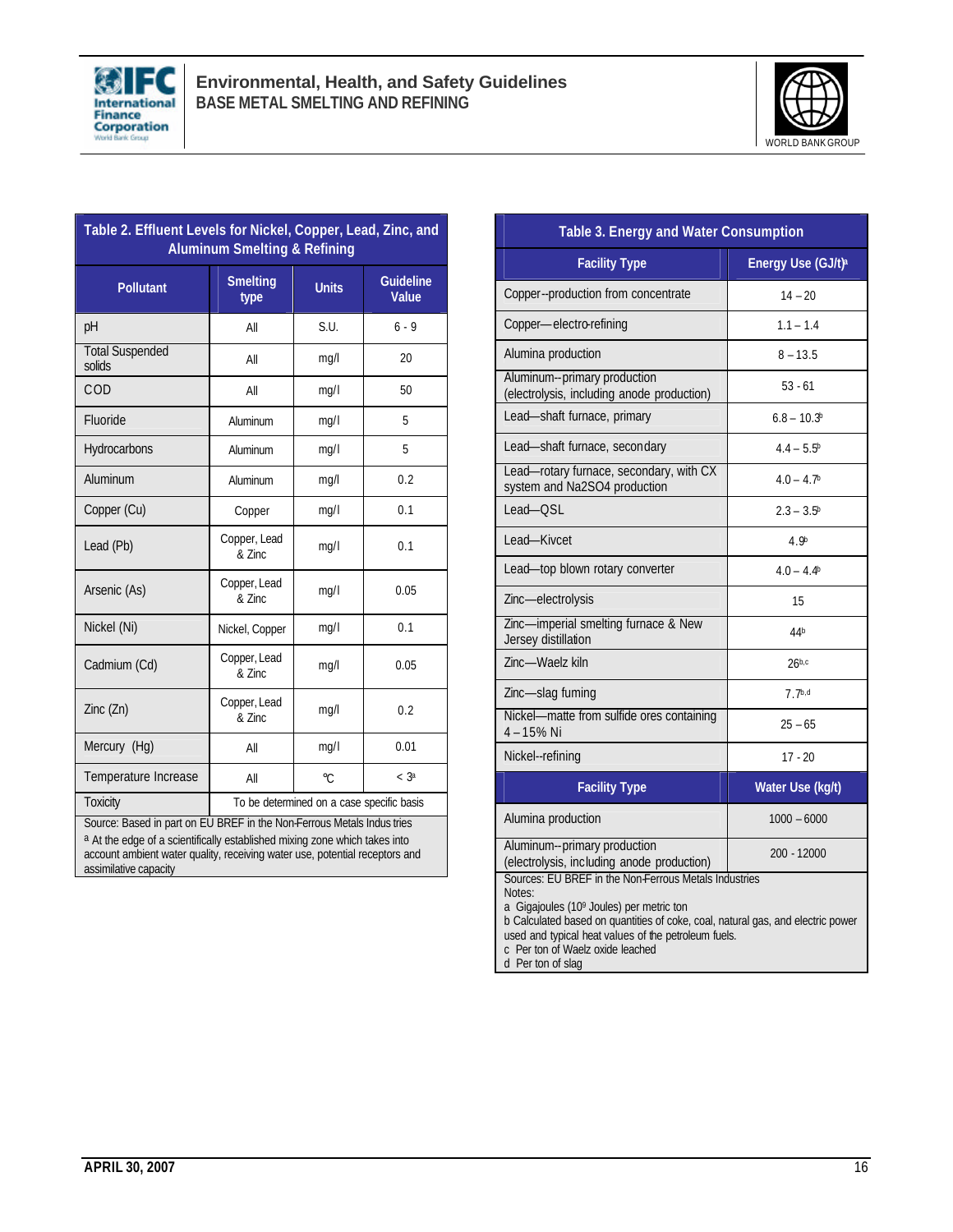



# **2.2 Occupational Health and Safety**

#### **Occupational Health and Safety Guidelines**

Occupational health and safety performance should be evaluated against internationally published exposure guidelines, of which examples include the Threshold Limit Value (TLV®) occupational exposure guidelines and Biological Exposure Indices (BEIs®) published by American Conference of Governmenta l Industrial Hygienists (ACGIH), <sup>19</sup> the Pocket Guide to Chemical Hazards published by the United States National Institute for Occupational Health and Safety (NIOSH), 20 Permissible Exposure Limits (PELs) published by the Occupational Safety and Health Administration of the United States (OSHA),<sup>21</sup> Indicative Occupational Exposure Limit Values published by European Union member states, <sup>22</sup> or other similar sources.

#### **Accident and Fatality Rates**

Projects should try to reduce the number of accidents among project workers (whether directly employed or subcontracted) to a rate of zero, especially accidents that could result in lost work time, different levels of disability, or even fatalities. Facility rates may be benchmarked against the performance of facilities in this sector in developed countries through consultation with published sources (e.g. US Bureau of Labor Statistics and UK Health and Safety Executive)<sup>23</sup>.

#### **Occupational Health and Safety Monitoring**

The working environment should be monitored for occupational hazards relevant to the specific project. Monitoring should be

designed and implemented by accredited profe ssionals <sup>24</sup> as part of an occupational health and safety monitoring program. Facilities should also maintain a record of occupational accidents and diseases and dangerous occurrences and accidents. Additional guidance on occupational health and safety monitoring programs is provided in the **General EHS Guidelines**.

 $\overline{a}$ 19 Available at: http://www.acqih.org/TLV/ and http://www.acgih.org/store/

<sup>20</sup> Available at: http://www.cdc.gov/niosh/npg/

<sup>21</sup> Available at:

http://www.osha.gov/pls/oshaweb/owadisp.show\_document?p\_table=STANDAR DS&p\_id=9992

<sup>22</sup> Available at: http://europe.osha.eu.int/good\_practice/risks/ds/oel/

<sup>23</sup> Available at: http://www.bls.gov/iif/ and

http://www.hse.gov.uk/statistics/index.htm

<sup>&</sup>lt;sup>24</sup> Accredited professionals may include Certified Industrial Hygienists, Registered Occupational Hygienists, or Certified Safety Professionals or their equiv alent.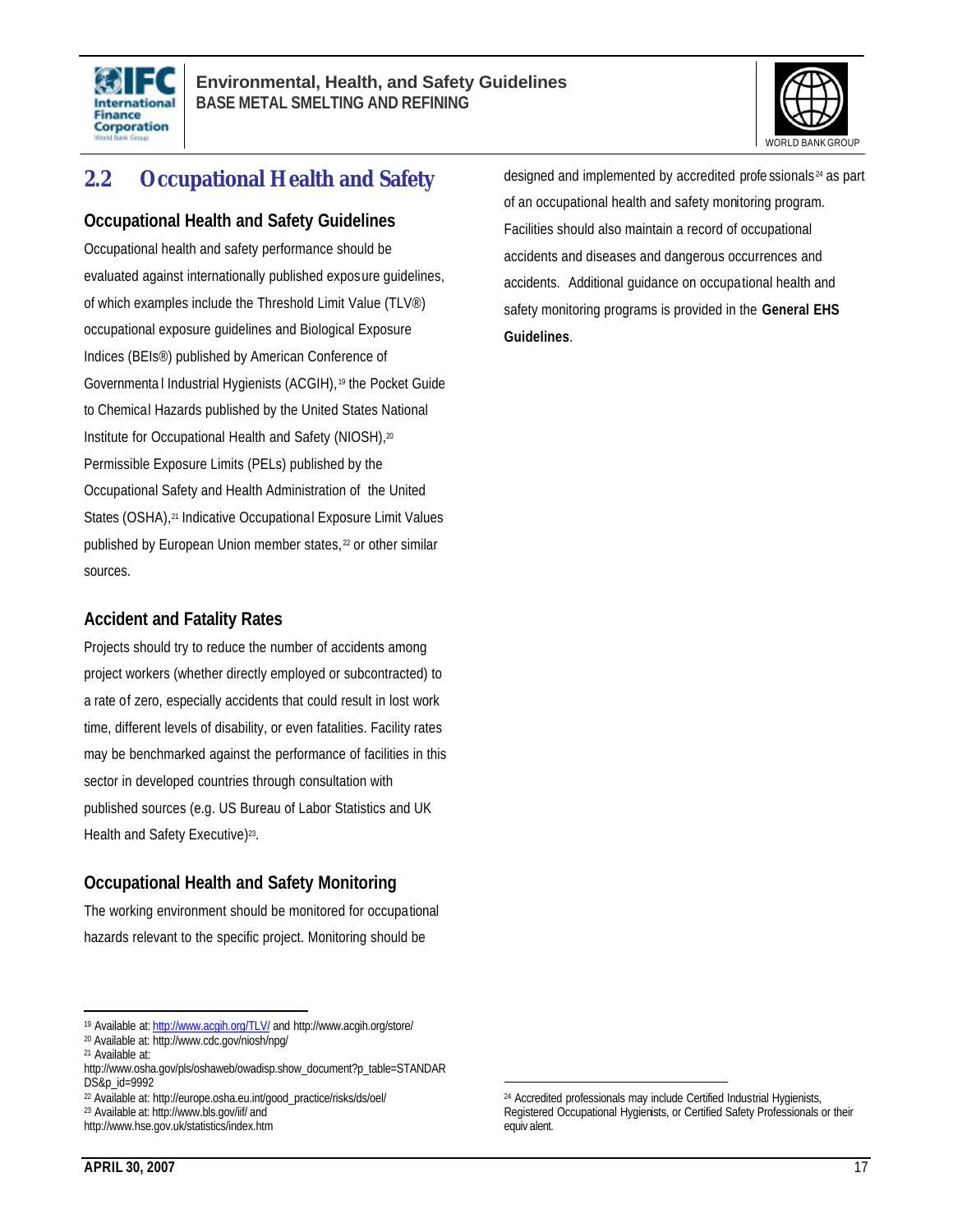



# **3.0 References and Additional Sources**

American Council of Government Industrial Hygienists (ACGIH). 2006. Threshold Limit Values (TLV) and Biological Ex posure Indices (BEI).Cincinnati, OH. Available at: http://www.acqih.org/TLV

Ayres, R. U., L.W. Ayres and I. Rade. 2002. The Life Cycle of Copper its Co-Products and By -Products. Mining, Minerals and Sustainable Development Report, International Institute for Environment and Development (IIED). London: IIED. Available at: http://www.iied.org/mmsd/mmsd\_pdfs/ayres\_lca\_main.pdf

Bergsdahl, H., A.H. Stomman, E.G. Hertwich. 2004. The Aluminum Industry. Environment Technology and Production. Available at: http://www.indecol.ntnu.no/indecolwebnew/publications/reports/rapport04/rappor t8\_04web.pdf

Environment Canada. 2006. Environmental Code of Practice. Canadian Environmental Protection Act, 1999. Base Metals Smelters and Refineries. Document EPS 1/MM/11E. Gatineau, Québec: Environment Canada. Available at http://199.212.18.76/ceparegistry/documents/code/smelters/toc.cfm

European Agency for Safety and Health at Work (OSHA). Occupational Exposure Limits. Available at: http://osha.europa.eu/good\_practice/risks/ds/oel/

European Commission. 2001. European Integrated Pollution Prevention and Control Bureau (EIPPCB). Reference Document on Bes t Available Techniques (BREF) in the Non-Ferrous Metals Industries. Seville: EIPPCB. Available at: http://eippcb.jrc.es/pages/FActivities.htm

European Union. 1999. Directory of Community Legislation. EurLex. EU Council Directive 1999/30/EC of 22 April 1999 relating to limit values for sulphur dioxide, nitrogen dioxide and oxides of nitrogen, particulate matter and lead in ambient air. Brussels: EU. Available at: http://eurlex.europa.eu/LexUriServ/LexUriServ.do?uri=CELEX:31999L0030:EN:HTML

Indian Central Pollution Control Board (CPCB). National Air Quality Monitoring Programme (NAMP). National Ambient Air Quality Standards. Delhi: CPCB. Available at: http://www.cpcb.nic.in/as.htm

Indian Central Pollution Control Board, Environmental Standards, Inorganic Chemical Industry, Wastewater Standard. Available at: http://www.cpcb.nic.in/index.php

International Finance Corporation (IFC) World Bank Group. 2006a. Draft General Environmental Health and Safety Guidelines. Available at: http://www.ifc.org/ifcext/policyreview.nsf/Content/EHSGuidelinesUpdate\_Comm **ents** 

International Organization for Standardization (ISO). ISO 14001 Environmental Management Systems Standards Available at: http://www.iso.org/iso/en/stdsdevelopment/whowhenhow/how.html

National Institute for Occupational Safety and Health (NIOSH). 2005. NIOSH Pocket Guide to Chemical Hazards. NIOSH Publication No. 2005-149. Available at: http://www.cdc.gov/niosh/npg/

Natural Resources Canada. 2006. Guide to Energy Efficiency Opportunities in Canadian Foundries. In Partnership with the Canadian Foundry Association. Available at:

http://oee.nrcan.gc.ca/cipec/ieep/newscentre/foundry/index.cfm?attr=24

The Nickel Institute. 2003. Lifecycle Assessment Data. Overall Inventories and Potential Impacts: Ferronickel, Nickel Oxide, and Class I Nickel. Last revised 31 October 2003. Available at: http://www.nickelinstitute.org/index.cfm/ci\_id/317.htm

Norgate, T. E. & Rankin, W. J., 2002. 'An Environmental Assessment of Lead and Zinc Production Processes' , Proceedings, Green Processing 2002, International Conference on the Sustainable Processing of Minerals, May 2002, pp 177-184. Available at: .<br>http://www.minerals.csiro.au/sd/CSIRO\_Paper\_LCA\_PbZn.pdf

Occupational Health and Safety Administration (OHSA). 2006. Standards – 29 CFR TABLE Z-1 Limits for Air Contaminants. - 1910.1000 TABLE Z-1 Permissible Exposure Limits. Available at: http://www.osha.gov/pls/oshaweb/owadisp.show\_document?p\_table=STANDAR DS&p\_id=9992

Occupational Health and Safety Administration (OHSA). Occupational Health and Safety Administration System 18001 Occupational Health and Safety Management System. Available at: http://www.ohsas-18001-occupationalhealth-and-safety.com

Price, L. Worrell, J.S., Sinton, J and J. Yun. 2001. Industrial energy efficiency policy in China. The Proceedings of the 2001 ACEEE Summer Study on Energy Efficiency in Industry. Available at: http://ies.lbl.gov/iespubs/50452.pdf

United Kingdom (UK) Department of Environment Food and Rural Affairs. 2000. The Air Quality Strategy for England, Scotland, Wales and Northern Ireland. January 2000. Working Together for Clean Air. Available at: http://www.defra.gov.uk/environment/airquality/strategy/strategy.htm

UK Health and Safety Executive. 2006a. Health and Safety Commission. Health and Safety Statistics 2005/06. Available online at: http:/www.hse.gov.uk/statistics/index.htm

UK Health and Safety Executive. 2006b. Health and Safety Commission. Statistics of Fatal Injuries 2005/06. Available at: http:/www.hse.gov.uk/statistics/index.htm

United States (US) Department of Labor. 2003. Bureau of Statistics. Injuries, Illness and Fatalities Program.Table R8. Incidence rates for nonfatal occupational injuries and illnesses involving days away from work per 10,000 full-time workers by industry and selected events or exposures leading to injury or illness, 2003. Available at: http://www.bls.gov/iif/oshwc/osh/case/ostb1386.pdf

United States (US) Env ironmental Protection Agency (EPA). 2006a. Air Toxics. Final Rules. Emission Standards for Hazardous Air Pollutants. Washington, DC: US EPA. Available at: http://www.epa.gov/ttn/atw/mactfnlalph.html

US EPA. 2006b. Proposed National Emission Standards for Hazardous Air Pollutants for Area Sources: Polyvinyl Chloride & Copolymers Production, Primary Copper Smelting, Secondary Copper Smelting, & Primary Nonferrous Metals Zinc, Cadmium and Beryllium. Washington, DC: US EPA. Available at: http://www.epa.gov/ttn/atw/mactfnlalph.html

US EPA. 2005. Final Rule National Emission Standards for Hazardous Air Pollutants for Primary Aluminum Reduction Plants: Final rule; amendments. Washington, DC: US EPA. Available at http://www.epa.gov/ttn/atw/alum/alum pg.html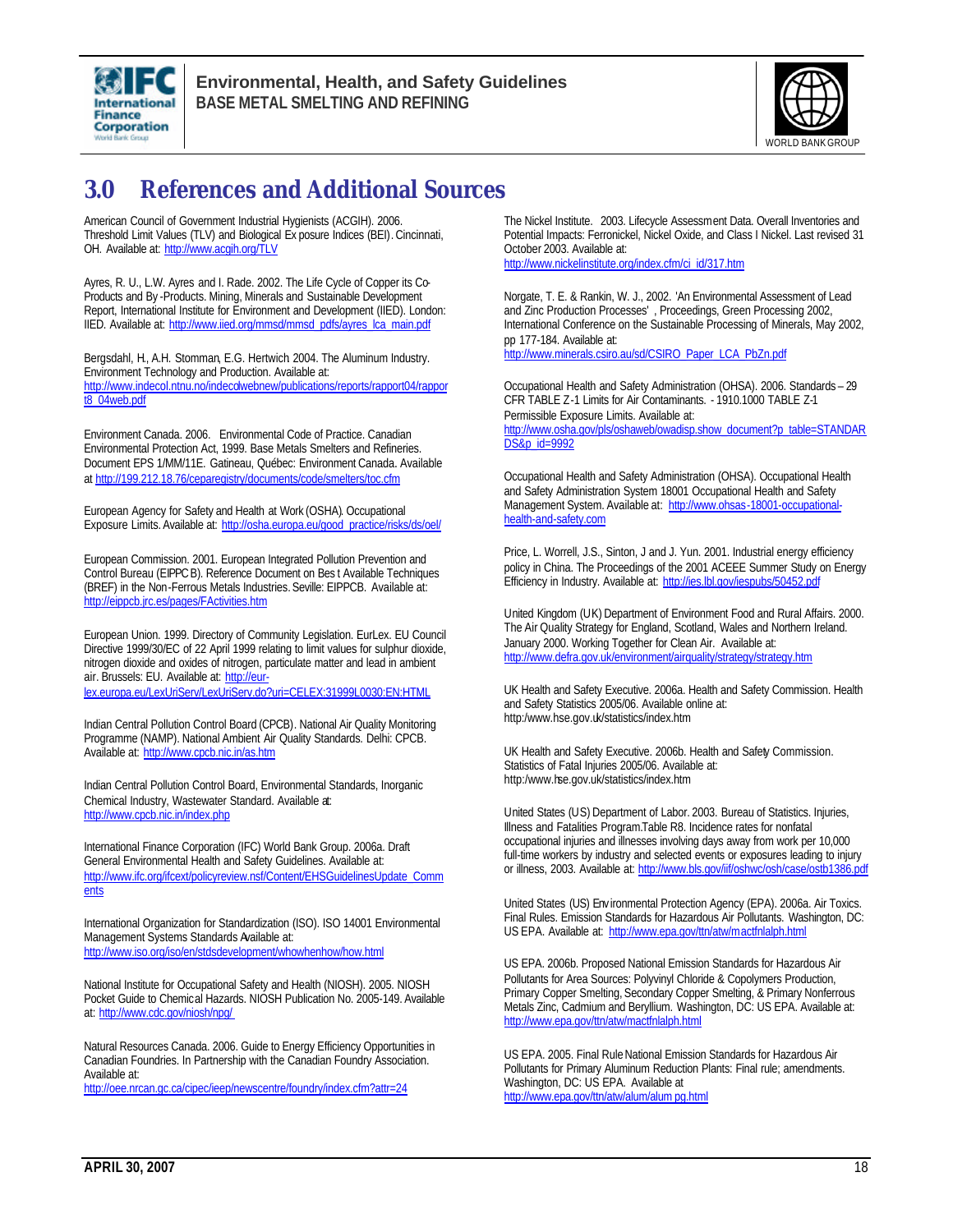



US EPA. 2002. Final Rule. National Emission Standards for Hazardous Air Pollutants for Primary Copper Smelting-Final rule. Washington, DC: US EPA. Available at: http://www.epa.gov/ttn/atw/copper/copperpg.html

US EPA. 2000. Federal Register Effluent Limitations Guidelines 40 CFR 125.30 - 125.32. Effluent Limitations Guidelines, Pretreatment Standards, and New Source Performance Standards for the Commercial Hazardous Waste Combustor Subcategory of the Waste Combustors Point Source Category. Washington, DC: US EPA. Available at: http://www.epa.gov/fedrgstr/EPA-WATER/2000/January/Day -27/w2019.htm

US EPA. 1999. Final Rule. National Emission Standards for Hazardous Air Pollutants Primary Lead Smelting. Washington, DC: US EPA. Available at: http://www.epa.gov/ttn/atw/leadp/leadppg.html

U.S. National Institute of Environmental Health Sciences. 2002. EMF Questions and Answers. EMF Rapid. Electric and Magnetic Fields Research and Public Information and Dissemination Program. Available online at: http://www.niehs.nih.gov/emfrapid/booklet.

World Health Organization (WHO). 2005. Air Quality Guidelines Global Update. Geneva: WHO. Available at: http://www.euro.who.int/Document/E87950.pdf

WHO. 2000. Air Quality Guidelines for Europe. 2nd Edition. Geneva: WHO. http://www.euro.who.int/document/e71922.pdf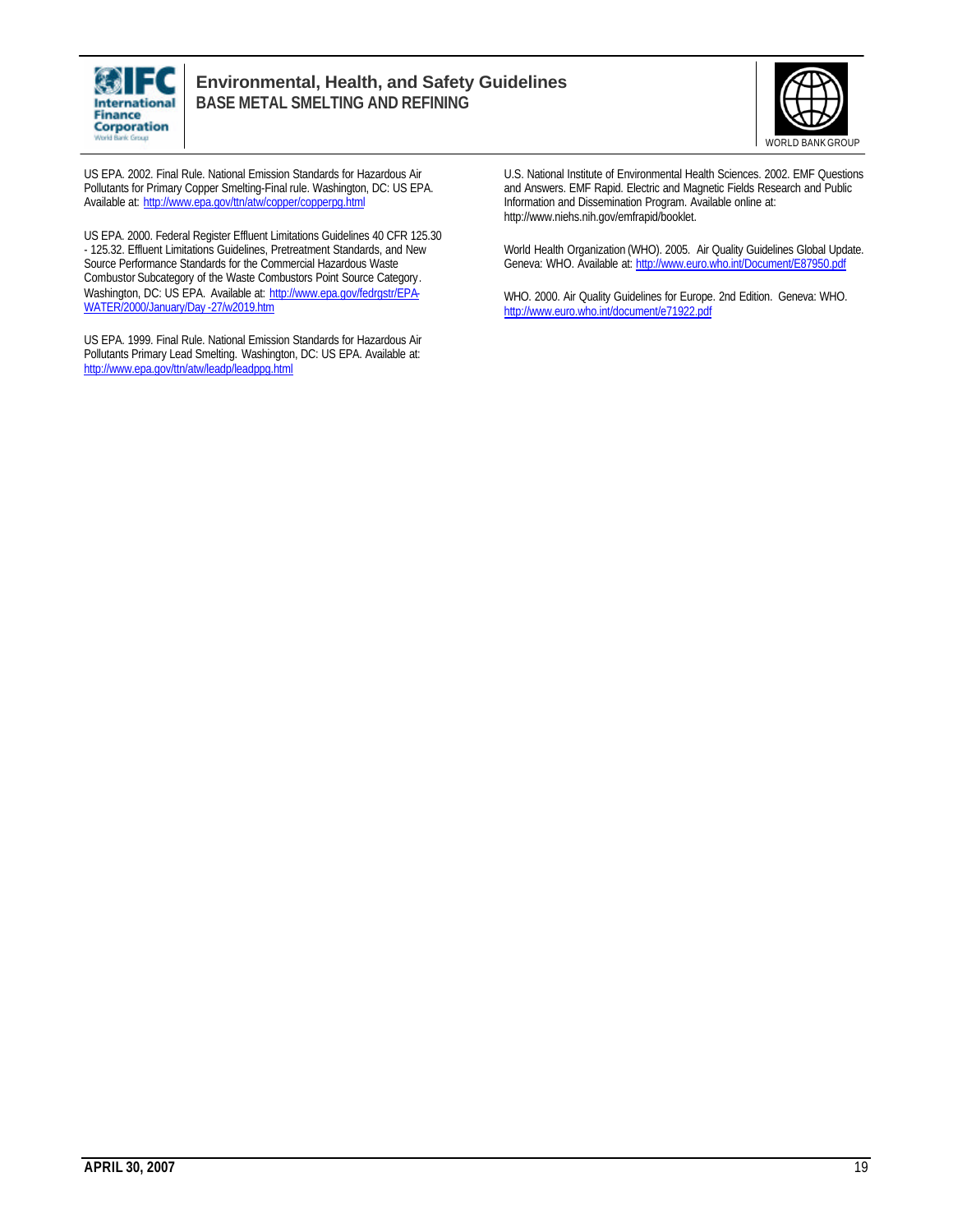



# **Annex A: General Description of Industry Activities**

# **Base Metals Smelting and Refining**

The process steps in base metals (copper, lead/zinc and nickel) **<sup>25</sup>** smelting and refining are similar and are shown in Figure A.1. The aluminum smelting process is described later in this annex. Depending on the ore grade and type of ore (e.g., sulphidic or lateritic ore) there are potential residual metals, including gold, silver, cadmium, arsenic, selenium etc., that may be recovered as co-products. A brief description of each process step has been provided below:

#### **Pretreatment**

Pretreatment consists of concentrating the ore by milling and drying slurried concentrates, and sorting/separating scrap materials to provide a feed material appropriate for further processing.

#### **Roasting**

Roasting is a pyrometallurgical processing where the concentrate is heated/dried and oxidized to achieve a sulphur content which is considered to be optimal for smelting. Incomplete roasting is used to prepare copper and nickel sulphides for matte smelting, while complete roasting eliminates sulphur and is used to produce metal oxide for (1) reduction by carbon or carbon monoxide or (2) leaching in sulphuric acid followed by electro-winning. Sulphur dioxide released during roasting is recovered as sulphuric acid or liquefied sulphur dioxide if cost effective, or the sulfur dioxide is removed by offgas treatment.

#### **Smelting**

 $\overline{a}$ 

Smelting produces molten metals and is used to separate valuable metals from less valuable metals and impurities

through a process known as fluxing. Metal concentrate from the roasting step is added to a furnace in addition with fluxing agents, fuel and oxygen. Combustion and oxidation occur in the furnace and cause the metals to melt and partially separate. Smelting produces molten matte (copper, nickel, zinc) or bullion (lead) forms of concentrated metals. The matte may be cast and allowed to cool before further processing. Process offgases are captured by furnace ducts or overhead canopies and treated to remove sulphur dioxide, particulate matter, fumes etc. Smelter slag is usually treated to recover any residual metals of value.

### **Converting**

Converting is used to remove residual sulphur and iron in copper and nickel matte. High-grade scrap metals can also be processed in converters. Process gases are cooled followed by removal of particulates by gas cleaning devices. Both batch and continuous converters are used; continuous converters allow for better capture of process off-gases and enable the use of oxygen instead of air, resulting in high concentration of sulphur dioxide that can be captured to produce sulphuric acid. <sup>26</sup> The matte (copper-iron sulphides) from the smelting step is charged to converters where the molten material is oxidized in the presence of air to remove the iron and sulphur impurities (as converter slag). Oxides form a slag that is skimmed off. Slag with high copper/nickel concentrations generated during the converting process is returned to the smelting process for recovery of copper and nickel. Slags may be processed in an electric furnace prior to discard to recover nickel.

#### **Fire or Anode Refining**

Fire refining is used to remove impurities and lowers sulphur and oxygen levels in blister copper prior to casting or

<sup>25</sup> Environment Canada – Environmental Code of Practice, Canadian Environmental Protection Act. Base Metals Smelters and Refineries.

 $\overline{a}$ <sup>26</sup> Relatively volatile metals such as zinc and lead can also be recovered from the off-gas.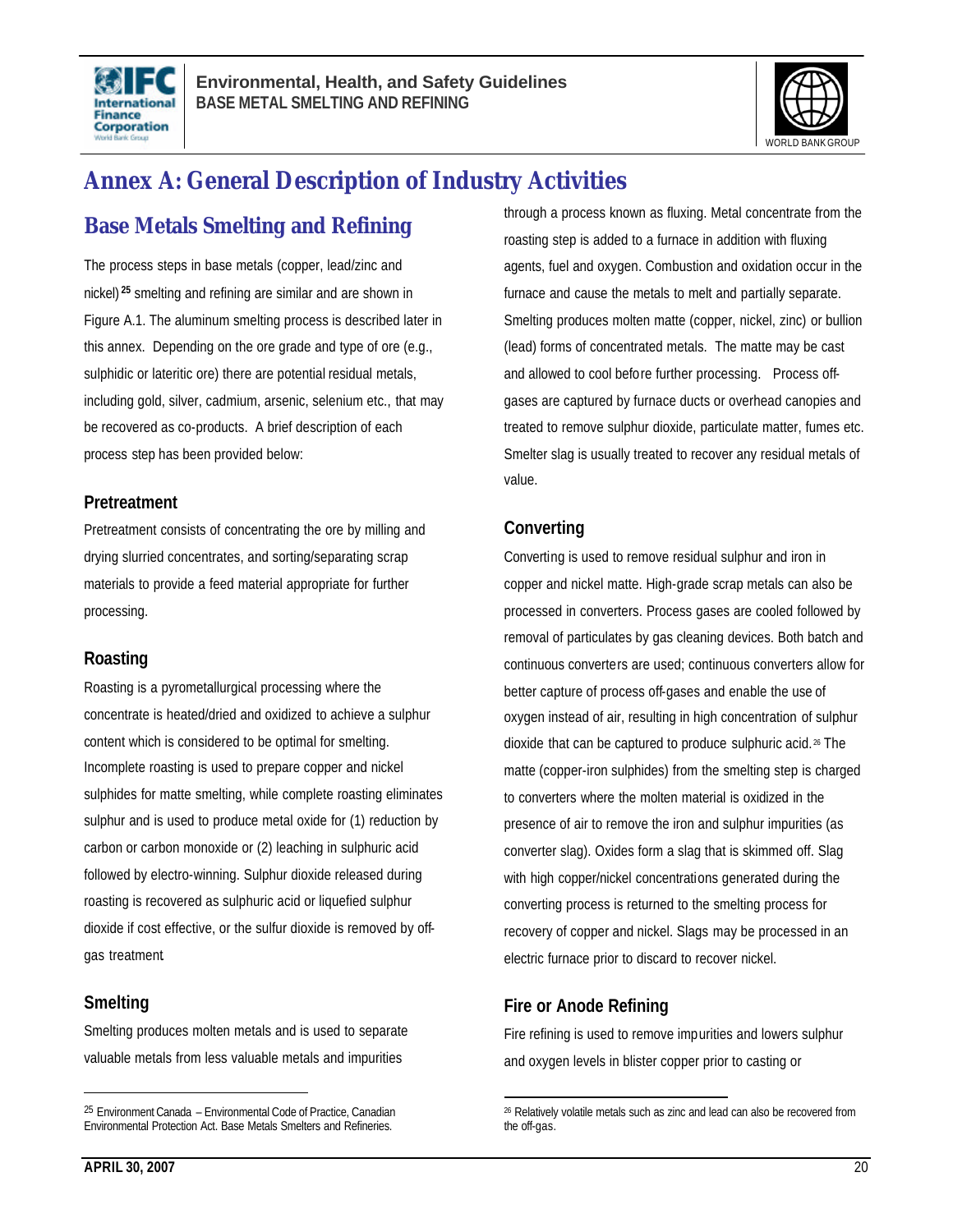



electrorefining. Blister copper is further refined as either firerefined copper or anode copper (99.5% pure copper), which is used in subsequent electrolytic refining. Molten blister copper is placed in a fire-refining furnace, a flux may be added and air is blown through the molten mixture to remove residual sulphur. Air blowing results in residual oxygen, which is removed by the addition of natural gas, propane, ammonia or wood. The firerefined copper is cast into anodes for further refining by electrolytic processes or is cast into shapes for sale.

### **Electrorefining**

Electrorefining is used in copper, nickel and lead refining to produce a purified form of metal from a less pure form. An electrolytic cell, of which the metal forms an anode, is utilized to dissolve the metal into an acidic aqueous electrolyte or molten salt. The pure metal is electroplated or placed on starter plates which act as cathodes. The metallic impurities dissolve in the electrolyte or precipitate out and typically form a sludge. Anode slimes generated by the process contain precious metals that are recovered. Cathode deposits are cast into shapes. Impure electrolyte solutions are purified to remove unwanted impurities and returned to the electrorefining process. The removed impurities are further processed to recover metal values.

# **Carbonyl Refining**

Carbonyl refining is used to refine crude nickel oxide. Carbon monoxide is added to the crude nickel oxide, and under high pressure, nickel carbonyl is formed. Nickel carbonyl is highly volatile and therefore separates from the solid impurities and is recovered from the off-gas stream. With additional heating, carbon monoxide is released and pure nickel powder or pellets are produced. Carbon monoxide off-gas is recycled in the process.

#### **Leaching**

Leaching which occurs prior to refining and electrowinning, involves the dissolution of metal from ores/concentrates in acid or other solvent. The metal used for leaching is generally in an oxide form. Sulphidic ores are leached less frequently because they require conditions that promote oxidation. The resulting solution, known as the pregnant leach solution is processed by solvent extraction and then purified prior to undergoing electrowinning and refining.

# **Electrowinning**

Electrowinning is used to refine copper, nickel, and involves the recovery of metals that were dissolved in the "pregnant" solution during leaching. The purified electrolyte solution from the leaching process is placed in electrolytic cells containing inert anodes and starter cathodes. The dissolved metal ions are deposited onto the cathode after electric current is applied to the cell. Electrowinning generates oxygen gas, acid mist and spent electrolyte (which is returned to the leaching process for reuse). Cathodes are subsequently sold or the metal is removed and cast.

# **Casting**

In the casting process, metal is melted and passed through a holding furnace and into a caster where different metal shapes are produced. Casting is either continuous or stationary. Stationary casting uses a wheel containing a series of moulds that are cooled by jets of water. Continuous casting produces is used to produce wire. Tubes are extruded from heated billets. Sheets and strips of metal are produced from preheated slabs and cakes which are rolled into shape. A fixed mould casting process is used to produce ingots.

# **Aluminum Manufacturing**

The production of aluminum begins with the mining and beneficiation of bauxite. At the mine, bauxite ore is moved to a crusher following which the crushed ore is screened and stockpiled ready for delivery to an alumina plant. In some cases,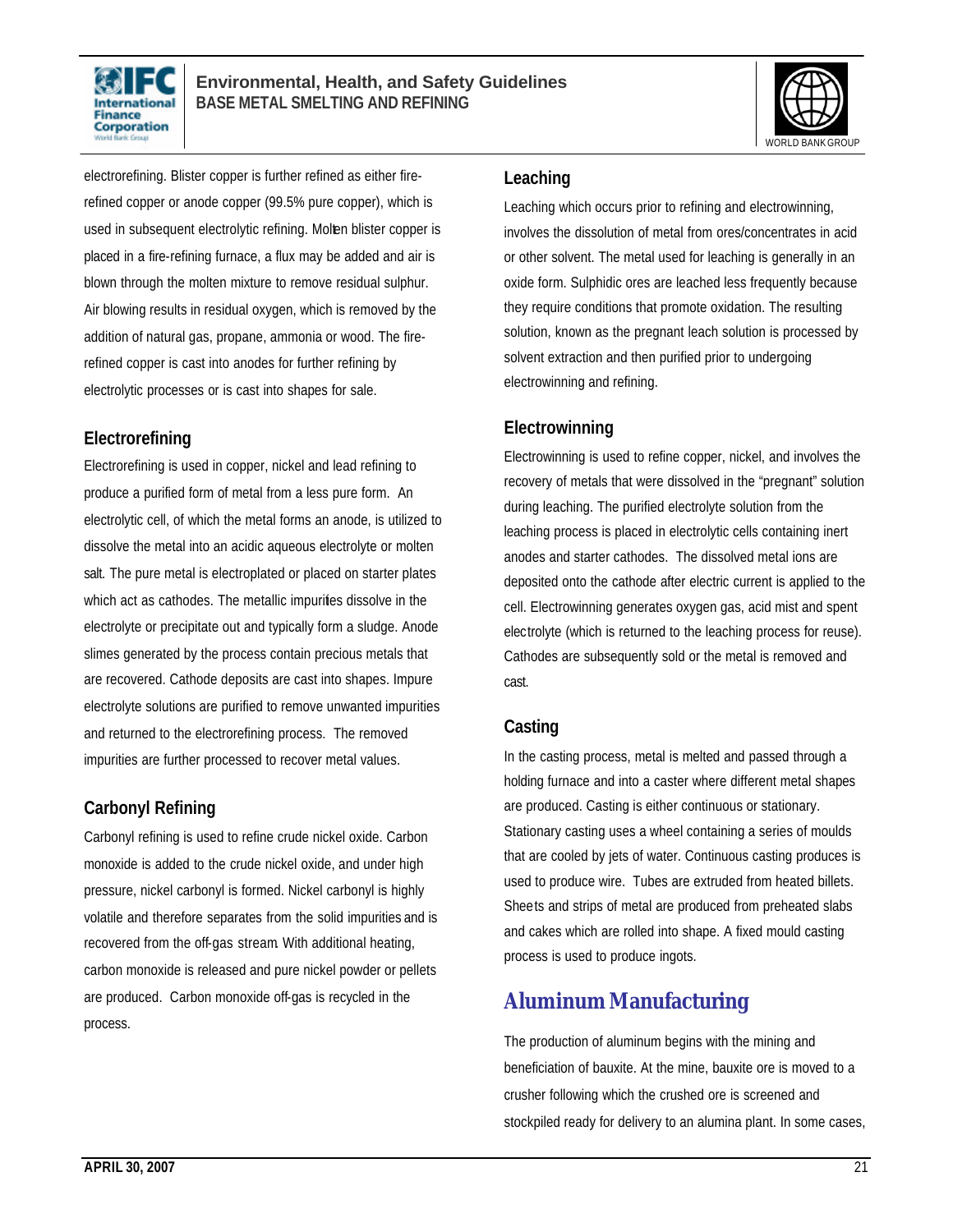



ore is upgraded by beneficiation (washing, size classification, liquid/solid separation) to remove unwanted materials such as clay and silica.

At the alumina plant the bauxite ore is further crushed and/or ground to the correct particle size for efficient extraction of the alumina through digestion by hot sodium hydroxide liquor. After removal of a mixture of metal oxides known as "red mud" and fine solids from the process liquor, aluminum trihydrate crystals are precipitated and calcined in rotary kilns or fluidized bed calciners to produce alumina. Some alumina processes include a liquor purification step.

Primary aluminum is produced by the electrolysis of the alumina. The molten alumina is dissolved in a bath of cryolite  $(Na<sub>3</sub>AIF<sub>6</sub>)$  and an electric current is passed through the bath that causes the alumina to dissociate to form liquid aluminum at the cathode and oxygen at the anode. The oxygen then reacts with carbon in the electrode to produce carbon dioxide and carbon monoxide. Molten aluminum collects in the bottom of the individual cells or pots and is removed by means of vacuum tapping. This electrolysis is carried out in large scale with a high number of pots connected in series and result in the creation of a strong magnetic field in the process building.

Raw materials for secondary aluminum production are scrap, chips and dross. Scrap pretreatment by shredding, sieving magnetic separation, drying, etc. is designed for the removal of undesirable substances, which affect both aluminum quality and air emissions. The prevailing process for secondary aluminum production is smelting in rotary kilns under a salt cover. Salt slag processing and re-utilization is possible. Other processes, smelting in induction furnaces and hearth furnaces, need no or substantially less salt and are associated with lower energy demand. However, they are only suitable for high grade scrap. Depending on the desired application, additional refining may be necessary.